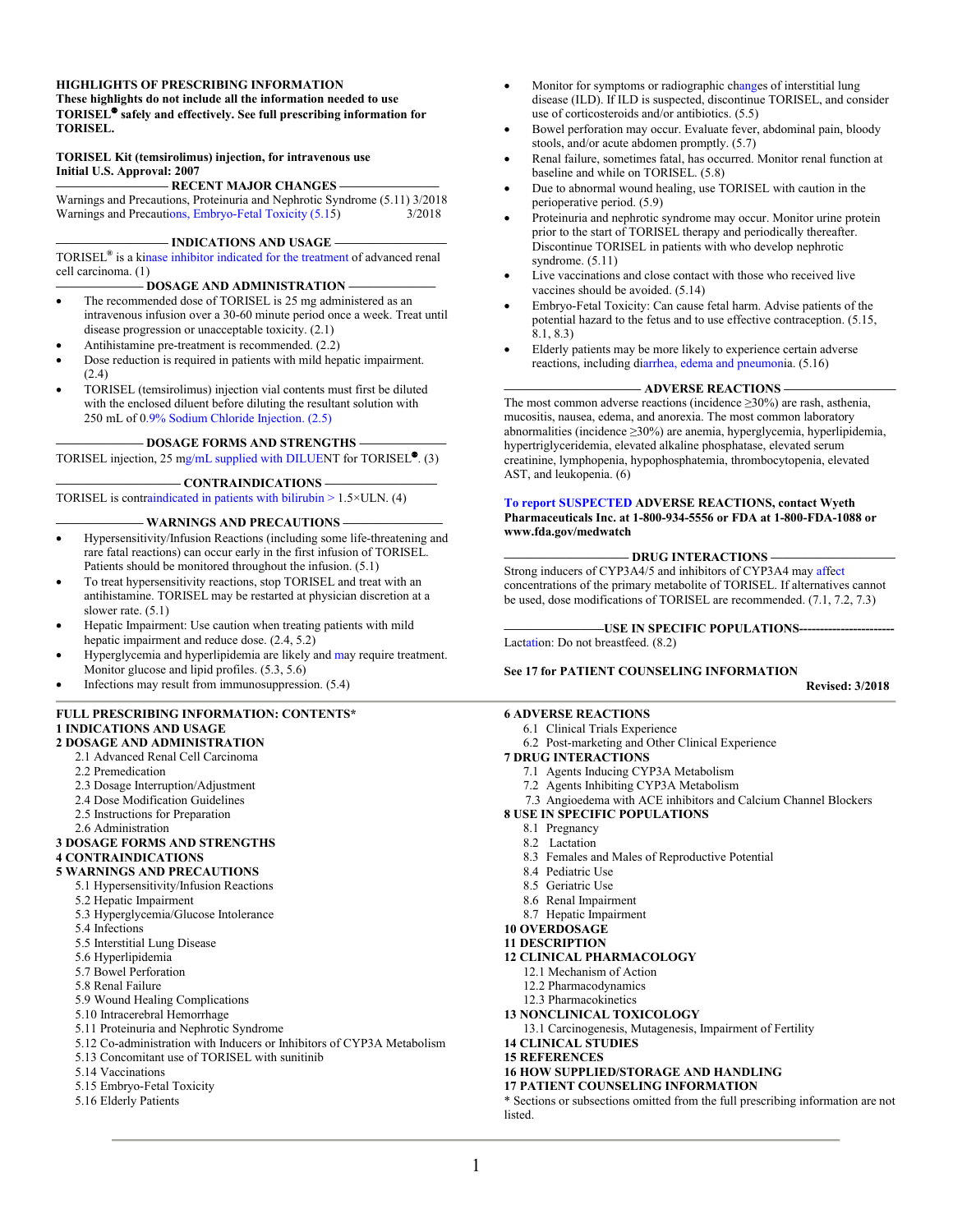## **FULL PRESCRIBING INFORMATION**

# <span id="page-1-1"></span>**1 INDICATIONS AND USAGE**

TORISEL is indicated for the treatment of advanced renal cell carcinoma.

# <span id="page-1-0"></span>**2 DOSAGE AND ADMINISTRATION**

## **2.1 Advanced Renal Cell Carcinoma**

The recommended dose of TORISEL for advanced renal cell carcinoma is 25 mg administered as an intravenous infusion over a 30 – 60 minute period once a week.

Treatment should continue until disease progression or unacceptable toxicity occurs.

# <span id="page-1-2"></span>**2.2 Premedication**

Patients should receive prophylactic intravenous diphenhydramine 25 to 50 mg (or similar antihistamine) approximately 30 minutes before the start of each dose of TORISEL *[see Warnings and Precautions (5.1)]*.

# **2.3 Dosage Interruption/Adjustment**

TORISEL should be held for absolute neutrophil count  $(ANC) < 1,000/mm^3$ , platelet count <75,000/mm<sup>3</sup> , or NCI CTCAE grade 3 or greater adverse reactions. Once toxicities have resolved to grade 2 or less, TORISEL may be restarted with the dose reduced by 5 mg/week to a dose no lower than 15 mg/week.

# <span id="page-1-3"></span>**2.4 Dose Modification Guidelines**

Hepatic Impairment: Use caution when treating patients with hepatic impairment. If TORISEL must be given in patients with mild hepatic impairment (bilirubin  $>1 - 1.5 \times ULN$  or AST  $>ULN$ but bilirubin ≤ULN), reduce the dose of TORISEL to 15 mg/week. TORISEL is contraindicated in patients with bilirubin >1.5×ULN *[see Contraindications (4), Warnings and Precautions (5.2) and Use in Specific Populations (8.7)]*.

Concomitant Strong CYP3A4 Inhibitors: The concomitant use of strong CYP3A4 inhibitors should be avoided (e.g. ketoconazole, itraconazole, clarithromycin, atazanavir, indinavir, nefazodone, nelfinavir, ritonavir, saquinavir, telithromycin, and voriconazole). Grapefruit juice may also increase plasma concentrations of sirolimus (a major metabolite of temsirolimus) and should be avoided. If patients must be co-administered a strong CYP3A4 inhibitor, based on pharmacokinetic studies, a TORISEL dose reduction to 12.5 mg/week should be considered. This dose of TORISEL is predicted to adjust the AUC to the range observed without inhibitors. However, there are no clinical data with this dose adjustment in patients receiving strong CYP3A4 inhibitors. If the strong inhibitor is discontinued, a washout period of approximately 1 week should be allowed before the TORISEL dose is adjusted back to the dose used prior to initiation of the strong CYP3A4 inhibitor *[see Warnings and Precautions (5.12) and Drug Interactions [\(7.2](#page-12-0))]*.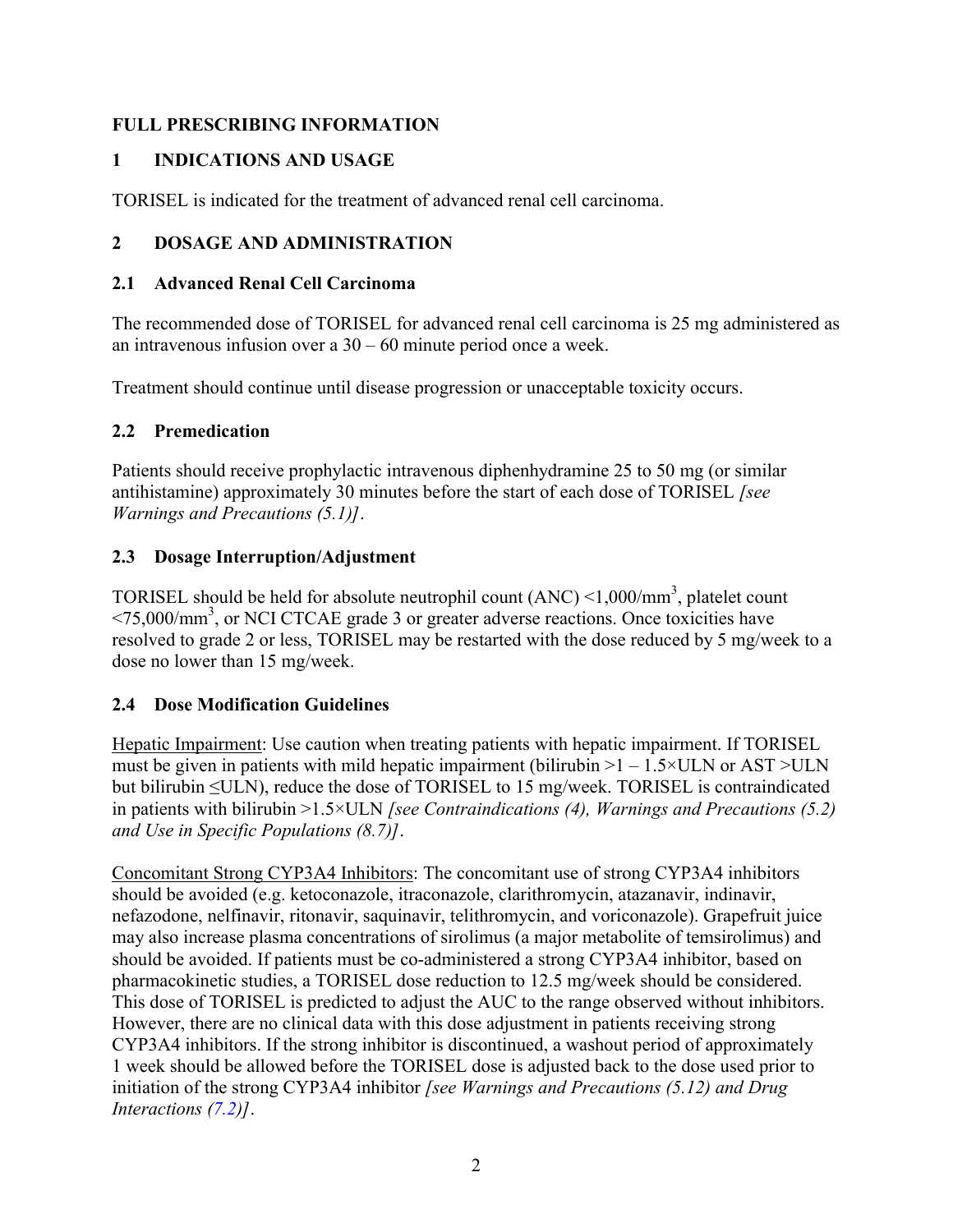Concomitant Strong CYP3A4 Inducers: The use of concomitant strong CYP3A4 inducers should be avoided (e.g. dexamethasone, phenytoin, carbamazepine, rifampin, rifabutin, rifampacin, phenobarbital). If patients must be co-administered a strong CYP3A4 inducer, based on pharmacokinetic studies, a TORISEL dose increase from 25 mg/week up to 50 mg/week should be considered. This dose of TORISEL is predicted to adjust the AUC to the range observed without inducers. However, there are no clinical data with this dose adjustment in patients receiving strong CYP3A4 inducers. If the strong inducer is discontinued the temsirolimus dose should be returned to the dose used prior to initiation of the strong CYP3A4 inducer *[see Warnings and Precautions (5.12) and Drug Interactions ([7.1\)](#page-12-1)]*.

## **2.5 Instructions for Preparation**

TORISEL is a cytotoxic drug. Follow applicable special handling and disposal procedures*<sup>1</sup>* .

TORISEL must be stored under refrigeration at 2°–8°C (36°–46°F) and protected from light. During handling and preparation of admixtures, TORISEL should be protected from excessive room light and sunlight. Parenteral drug products should be inspected visually for particulate matter and discoloration prior to administration, whenever solution and container permit.

In order to minimize the patient exposure to the plasticizer DEHP (di-2-ethylhexyl phthalate), which may be leached from PVC infusion bags or sets, the final TORISEL dilution for infusion should be stored in bottles (glass, polypropylene) or plastic bags (polypropylene, polyolefin) and administered through polyethylene-lined administration sets.

TORISEL 25 mg/mL injection must be diluted with the supplied diluent before further dilution in 0.9% Sodium Chloride Injection, USP.

Please note that both the TORISEL injection and diluent vials contain an overfill to ensure the recommended volume can be withdrawn.

Follow this two-step dilution process in an aseptic manner.

Step 1:

#### DILUTION OF TORISEL INJECTION 25 MG/ML WITH SUPPLIED DILUENT

- Each Vial of TORISEL (temsirolimus) must first be mixed with 1.8 mL of the enclosed diluent. The resultant solution contains 30 mg/3 mL (10 mg/mL).
- Mix well by inversion of the vial. Allow sufficient time for the air bubbles to subside. The solution should be clear to slightly turbid, colorless to light-yellow solution, essentially free from visual particulates.

The concentrate-diluent mixture is stable below 25ºC for up to 24 hours.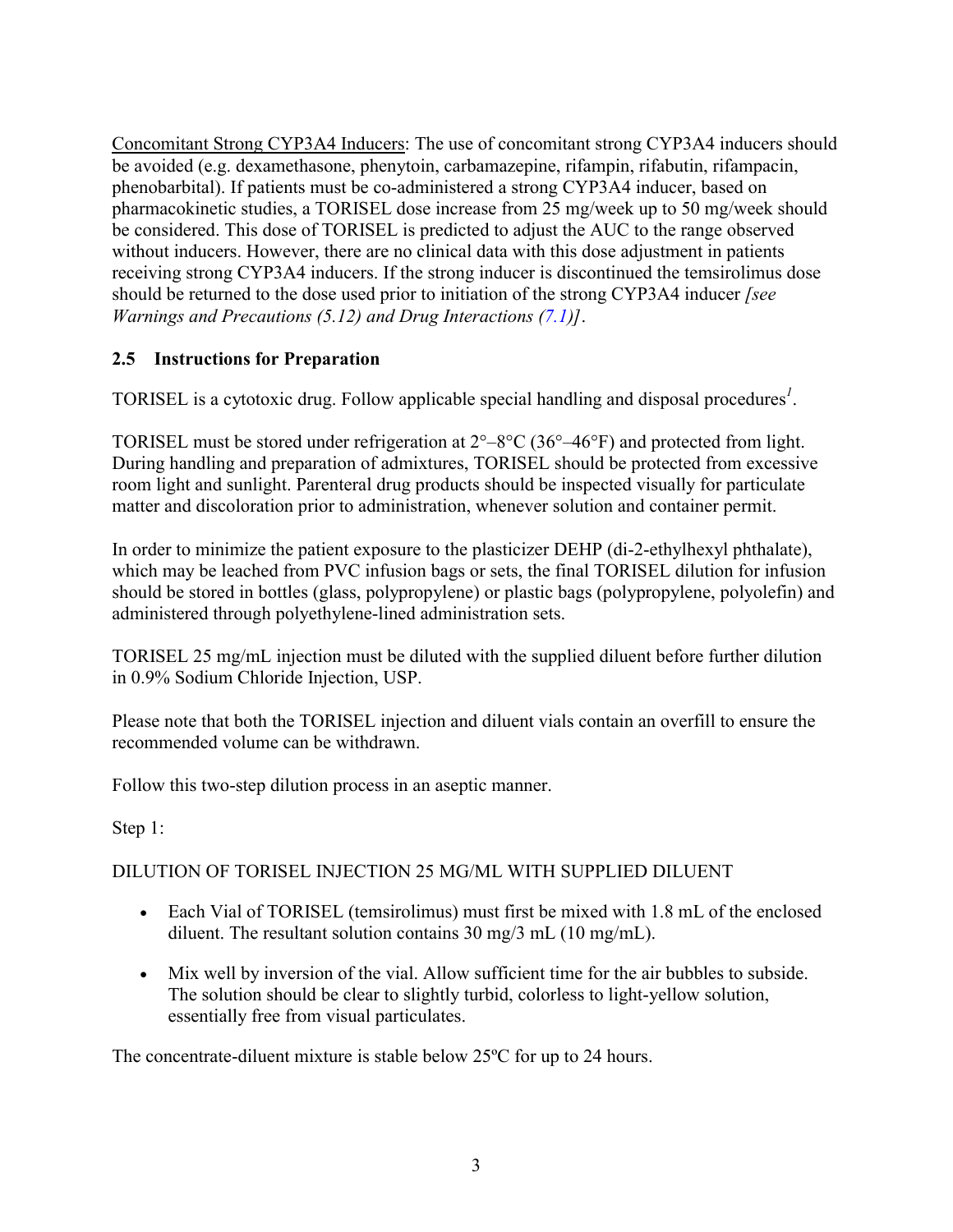#### Step 2:

#### DILUTION OF CONCENTRATE-DILUENT MIXTURE WITH 0.9% SODIUM CHLORIDE INJECTION, USP

- Withdraw precisely the required amount of concentrate-diluent mixture containing temsirolimus 10 mg/mL as prepared in Step 1 from the vial (i.e., 2.5 mL for a temsirolimus dose of 25 mg) and further dilute into an infusion bag containing 250 mL of 0.9% Sodium Chloride Injection, USP.
- Mix by inversion of the bag or bottle, avoiding excessive shaking, as this may cause foaming.

The resulting solution should be inspected visually for particulate matter and discoloration prior to administration. The admixture of TORISEL in 0.9% Sodium Chloride Injection, USP should be protected from excessive room light and sunlight.

#### **2.6 Administration**

- Administration of the final diluted solution should be completed within six hours from the time that TORISEL is first added to 0.9% Solution Chloride Injection, USP.
- TORISEL is administered as an intravenous infusion over a 30- to 60-minute period once weekly. The use of an infusion pump is the preferred method of administration to ensure accurate delivery of the product.
- Appropriate administration materials should be composed of glass, polyolefin, or polyethylene to avoid excessive loss of product and diethylhexylpthalate (DEHP) extraction. The administration materials should consist of non-DEHP, non-polyvinylchloride (PVC) tubing with appropriate filter. In the case when a PVC administration set has to be used, it should not contain DEHP. An in-line polyethersulfone filter with a pore size of not greater than 5 microns is recommended for administration to avoid the possibility of particles bigger than 5 microns being infused. If the administration set available does not have an in-line filter incorporated, a polyethersulfone filter should be added at the set (i.e., an end-filter) before the admixture reaches the vein of the patient. Different end-filters can be used, ranging in filter pore size from 0.2 microns up to 5 microns. The use of both an in-line and end-filter is not recommended.
- TORISEL, when diluted, contains polysorbate 80, which is known to increase the rate of DEHP extraction from PVC. This should be considered during the preparation and administration of TORISEL, including storage time elapsed when in direct contact with PVC following constitution.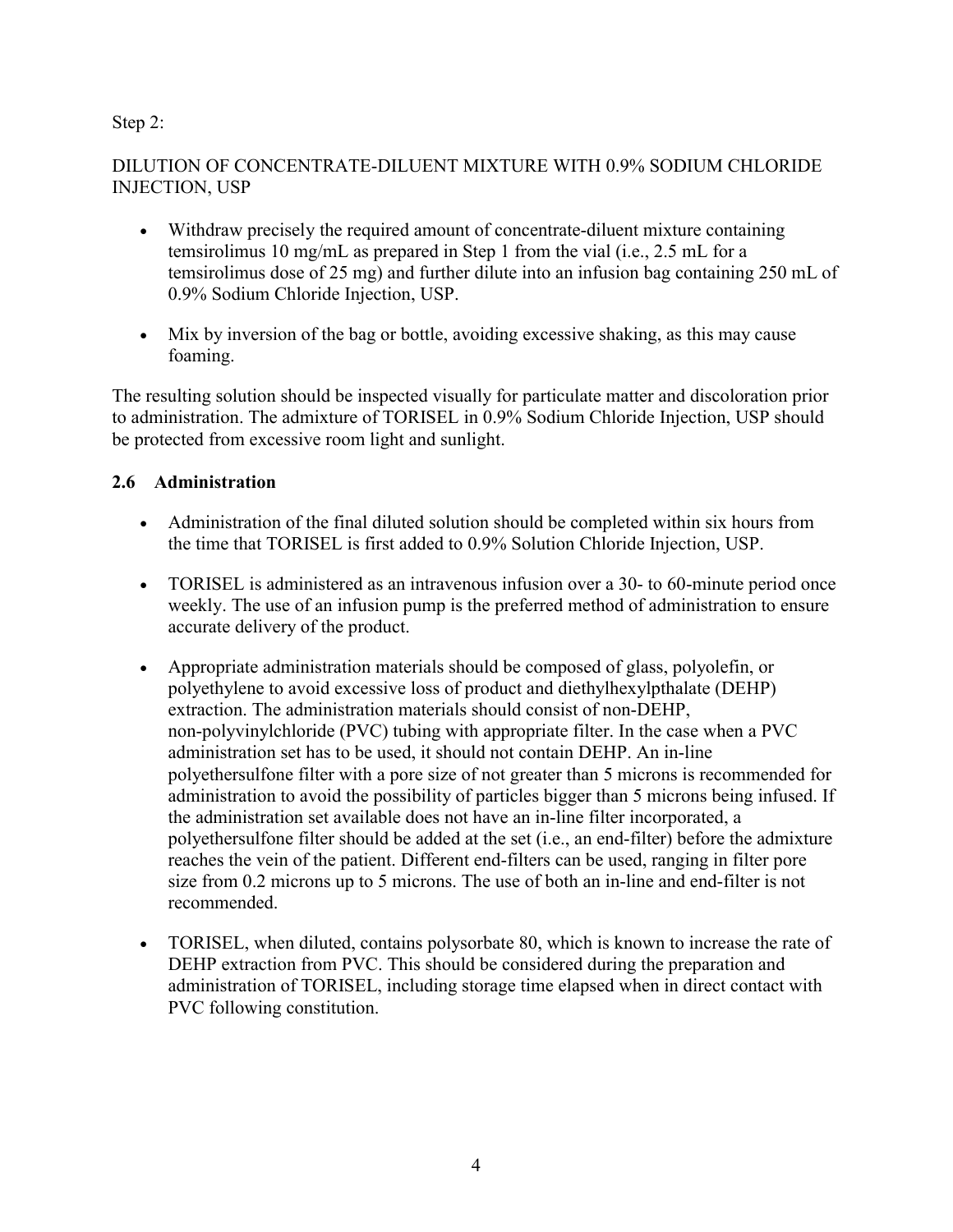#### **Compatibilities and Incompatibilities**

Undiluted TORISEL injection should not be added directly to aqueous infusion solutions. Direct addition of TORISEL injection to aqueous solutions will result in precipitation of drug. Always combine TORISEL injection with DILUENT for TORISEL before adding to infusion solutions. It is recommended that TORISEL be administered in 0.9% Sodium Chloride Injection after combining with diluent. The stability of TORISEL in other infusion solutions has not been evaluated. Addition of other drugs or nutritional agents to admixtures of TORISEL in 0.9% Sodium Chloride Injection has not been evaluated and should be avoided. Temsirolimus is degraded by both acids and bases, and thus combinations of temsirolimus with agents capable of modifying solution pH should be avoided.

## <span id="page-4-2"></span>**3 DOSAGE FORMS AND STRENGTHS**

TORISEL<sup>®</sup> (temsirolimus) is supplied as a kit consisting of the following:

TORISEL (temsirolimus) injection (25 mg/mL). The TORISEL vial contains temsirolimus at a concentration of 25 mg/mL. The vial contains an overfill of 0.2 mL to ensure the ability to withdraw the recommended dose.

DILUENT for TORISEL<sup>®</sup>. The DILUENT vial includes a deliverable volume of 1.8 mL. This vial contains an overfill in order to ensure that the appropriate volume can be withdrawn.

## <span id="page-4-1"></span>**4 CONTRAINDICATIONS**

TORISEL is contraindicated in patients with bilirubin >1.5×ULN *[see Warnings and Precautions (5.2)]*.

## <span id="page-4-0"></span>**5 WARNINGS AND PRECAUTIONS**

## <span id="page-4-3"></span>**5.1 Hypersensitivity/Infusion Reactions**

Hypersensitivity/infusion reactions, including but not limited to flushing, chest pain, dyspnea, hypotension, apnea, loss of consciousness, hypersensitivity and anaphylaxis, have been associated with the administration of temsirolimus. These reactions can occur very early in the first infusion, but may also occur with subsequent infusions. Patients should be monitored throughout the infusion and appropriate supportive care should be available. Temsirolimus infusion should be interrupted in all patients with severe infusion reactions and appropriate medical therapy administered.

TORISEL should be used with caution in persons with known hypersensitivity to temsirolimus or its metabolites (including sirolimus), polysorbate 80, or to any other component (including the excipients) of TORISEL.

An  $H_1$  antihistamine should be administered to patients before the start of the intravenous temsirolimus infusion. TORISEL should be used with caution in patients with known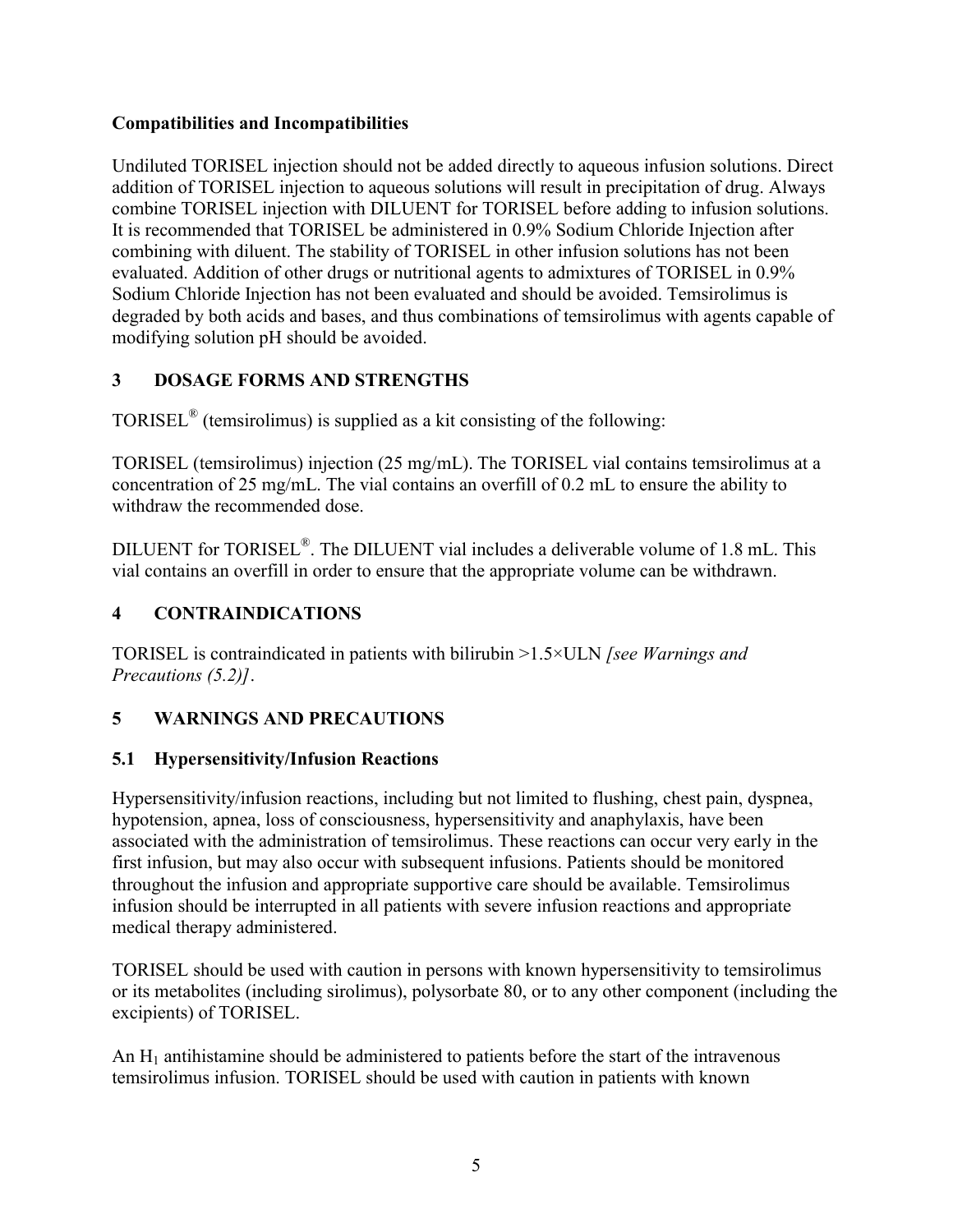hypersensitivity to an antihistamine, or patients who cannot receive an antihistamine for other medical reasons.

If a patient develops a hypersensitivity reaction during the TORISEL infusion, the infusion should be stopped and the patient should be observed for at least 30 to 60 minutes (depending on the severity of the reaction). At the discretion of the physician, treatment may be resumed with the administration of an  $H_1$ -receptor antagonist (such as diphenhydramine), if not previously administered *[see Dosage and Administration*  $(2.2)$  $(2.2)$ *]*, and/or an  $H_2$ -receptor antagonist (such as intravenous famotidine 20 mg or intravenous ranitidine 50 mg) approximately 30 minutes before restarting the TORISEL infusion. The infusion may then be resumed at a slower rate (up to 60 minutes).

A benefit-risk assessment should be done prior to the continuation of temsirolimus therapy in patients with severe or life-threatening reactions.

# <span id="page-5-1"></span>**5.2 Hepatic Impairment**

The safety and pharmacokinetics of TORISEL were evaluated in a dose escalation phase 1 study in 110 patients with normal or varying degrees of hepatic impairment. Patients with baseline bilirubin >1.5×ULN experienced greater toxicity than patients with baseline bilirubin ≤1.5×ULN when treated with TORISEL. The overall frequency of  $\geq$  grade 3 adverse reactions and deaths, including deaths due to progressive disease, were greater in patients with baseline bilirubin >1.5×ULN due to increased risk of death *[see Contraindications (4)]*.

Use caution when treating patients with mild hepatic impairment. Concentrations of temsirolimus and its metabolite sirolimus were increased in patients with elevated AST or bilirubin levels. If TORISEL must be given in patients with mild hepatic impairment (bilirubin >1 – 1.5×ULN or AST >ULN but bilirubin ≤ULN), reduce the dose of TORISEL to 15 mg/week *[see Dosage and Administration (2.4)]*.

# **5.3 Hyperglycemia/Glucose Intolerance**

The use of TORISEL is likely to result in increases in serum glucose. In the phase 3 trial, 89% of patients receiving TORISEL had at least one elevated serum glucose while on treatment, and 26% of patients reported hyperglycemia as an adverse event. This may result in the need for an increase in the dose of, or initiation of, insulin and/or oral hypoglycemic agent therapy. Serum glucose should be tested before and during treatment with TORISEL. Patients should be advised to report excessive thirst or any increase in the volume or frequency of urination.

# <span id="page-5-0"></span>**5.4 Infections**

The use of TORISEL may result in immunosuppression. Patients should be carefully observed for the occurrence of infections, including opportunistic infections *[see Adverse Reactions [\(6.1\)](#page-11-0)]*.

Pneumocystis jiroveci pneumonia (PJP), including fatalities, has been reported in patients who received temsirolimus. This may be associated with concomitant use of corticosteroids or other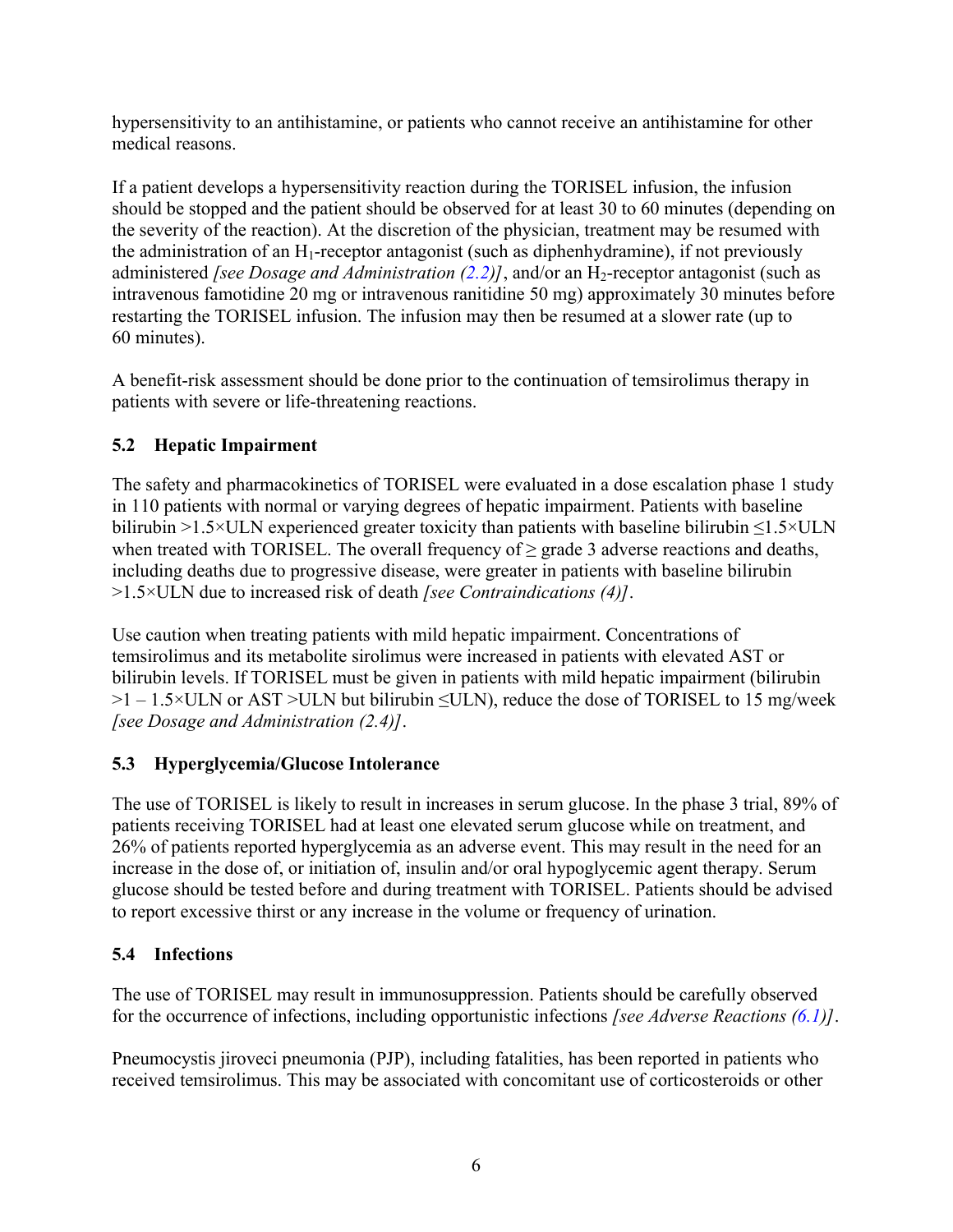immunosuppressive agents. Prophylaxis of PJP should be considered when concomitant use of corticosteroids or other immunosuppressive agents are required.

# <span id="page-6-2"></span>**5.5 Interstitial Lung Disease**

Cases of interstitial lung disease, some resulting in death, occurred in patients who received TORISEL. Some patients were asymptomatic, or had minimal symptoms, with infiltrates detected on computed tomography scan or chest radiograph. Others presented with symptoms such as dyspnea, cough, hypoxia, and fever. Some patients required discontinuation of TORISEL and/or treatment with corticosteroids and/or antibiotics, while some patients continued treatment without additional intervention. Patients should be advised to report promptly any new or worsening respiratory symptoms.

It is recommended that patients undergo baseline radiographic assessment by lung computed tomography scan or chest radiograph prior to the initiation of TORISEL therapy. Follow such assessments periodically, even in the absence of clinical respiratory symptoms.

It is recommended that patients be followed closely for occurrence of clinical respiratory symptoms. If clinically significant respiratory symptoms develop, consider withholding TORISEL administration until after recovery of symptoms and improvement of radiographic findings related to pneumonitis. Empiric treatment with corticosteroids and/or antibiotics may be considered. Opportunistic infections such as PJP should be considered in the differential diagnosis. For patients who require use of corticosteroids, prophylaxis of PJP may be considered.

# <span id="page-6-3"></span>**5.6 Hyperlipidemia**

The use of TORISEL is likely to result in increases in serum triglycerides and cholesterol. In the phase 3 trial, 87% of patients receiving TORISEL had at least one elevated serum cholesterol value and 83% had at least one elevated serum triglyceride value. This may require initiation, or increase in the dose, of lipid-lowering agents. Serum cholesterol and triglycerides should be tested before and during treatment with TORISEL.

# <span id="page-6-1"></span>**5.7 Bowel Perforation**

Cases of fatal bowel perforation occurred in patients who received TORISEL. These patients presented with fever, abdominal pain, metabolic acidosis, bloody stools, diarrhea, and/or acute abdomen. Patients should be advised to report promptly any new or worsening abdominal pain or blood in their stools.

# <span id="page-6-0"></span>**5.8 Renal Failure**

Cases of rapidly progressive and sometimes fatal acute renal failure not clearly related to disease progression occurred in patients who received TORISEL. Some of these cases were not responsive to dialysis.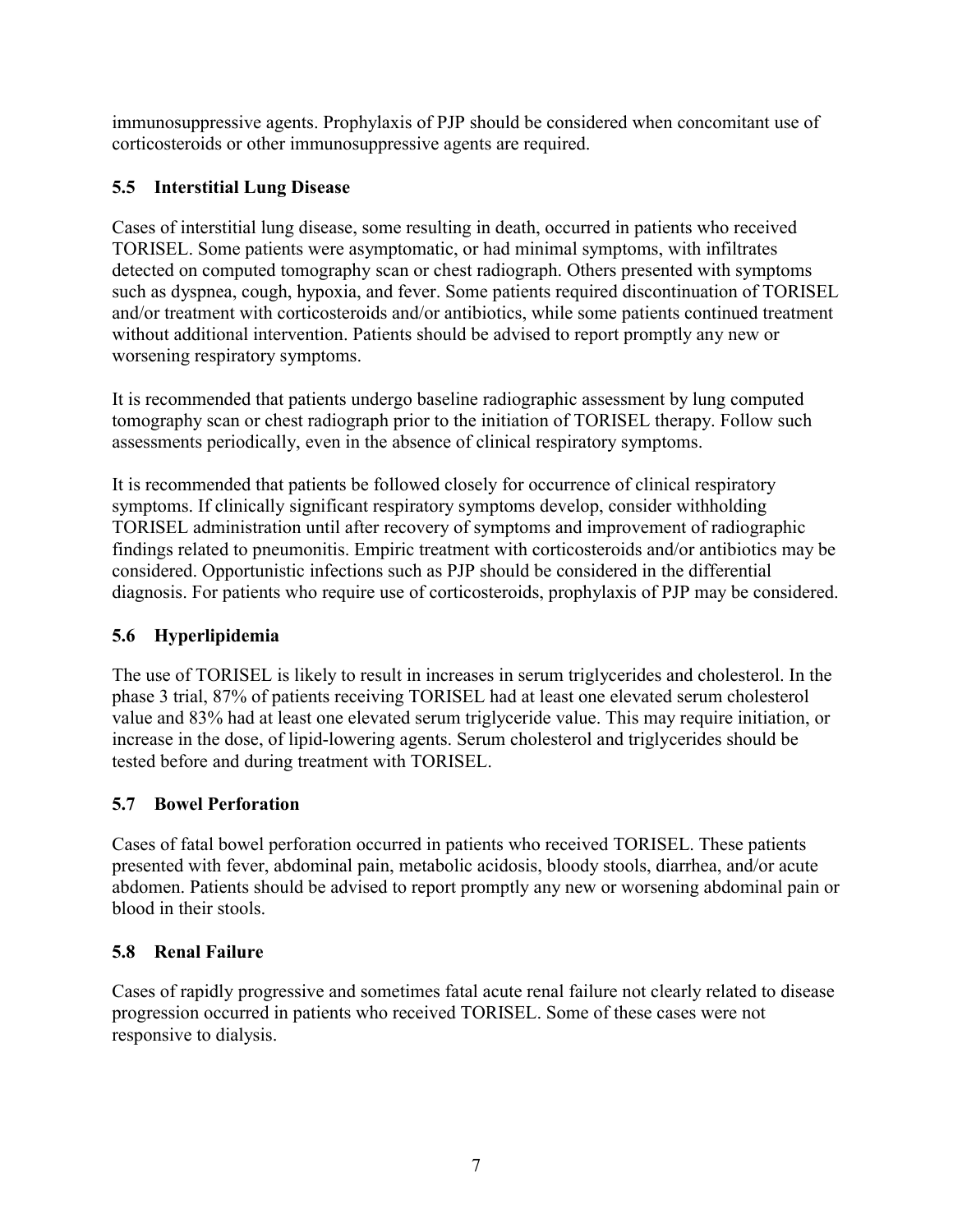#### <span id="page-7-0"></span>**5.9 Wound Healing Complications**

Use of TORISEL has been associated with abnormal wound healing. Therefore, caution should be exercised with the use of TORISEL in the perioperative period.

#### **5.10 Intracerebral Hemorrhage**

Patients with central nervous system tumors (primary CNS tumor or metastases) and/or receiving anticoagulation therapy may be at an increased risk of developing intracerebral bleeding (including fatal outcomes) while receiving TORISEL.

#### **5.11 Proteinuria and Nephrotic syndrome**

Proteinuria (including cases of nephrotic syndrome) has occurred in patients treated with TORISEL. Monitor urine protein prior to the start of TORISEL therapy and periodically thereafter. Discontinue TORISEL in patients who develop nephrotic syndrome.

## **5.12 Co-administration with Inducers or Inhibitors of CYP3A Metabolism**

Agents Inducing CYP3A Metabolism:

Strong inducers of CYP3A4/5 such as dexamethasone, carbamazepine, phenytoin, phenobarbital, rifampin, rifabutin, and rifampacin may decrease exposure of the active metabolite, sirolimus. If alternative treatment cannot be administered, a dose adjustment should be considered. St. John's Wort may decrease TORISEL plasma concentrations unpredictably. Patients receiving TORISEL should not take St. John's Wort concomitantly *[see Dosage and Administration ([2.4\)](#page-1-3) and Drug Interactions [\(7.1](#page-12-1))]*.

Agents Inhibiting CYP3A Metabolism:

Strong CYP3A4 inhibitors such as atazanavir, clarithromycin, indinavir, itraconazole, ketoconazole, nefazodone, nelfinavir, ritonavir, saquinavir, and telithromycin may increase blood concentrations of the active metabolite sirolimus. If alternative treatments cannot be administered, a dose adjustment should be considered *[see Dosage and Administration ([2.4\)](#page-1-3) and Drug Interactions [\(7.2](#page-12-0))]*.

## **5.13 Concomitant use of TORISEL with sunitinib**

The combination of TORISEL and sunitinib resulted in dose-limiting toxicity. Dose-limiting toxicities (Grade 3/4 erythematous maculopapular rash, and gout/cellulitis requiring hospitalization) were observed in two out of three patients treated in the first cohort of a phase 1 study at doses of TORISEL 15 mg IV per week and sunitinib 25 mg oral per day (Days 1-28 followed by a 2-week rest).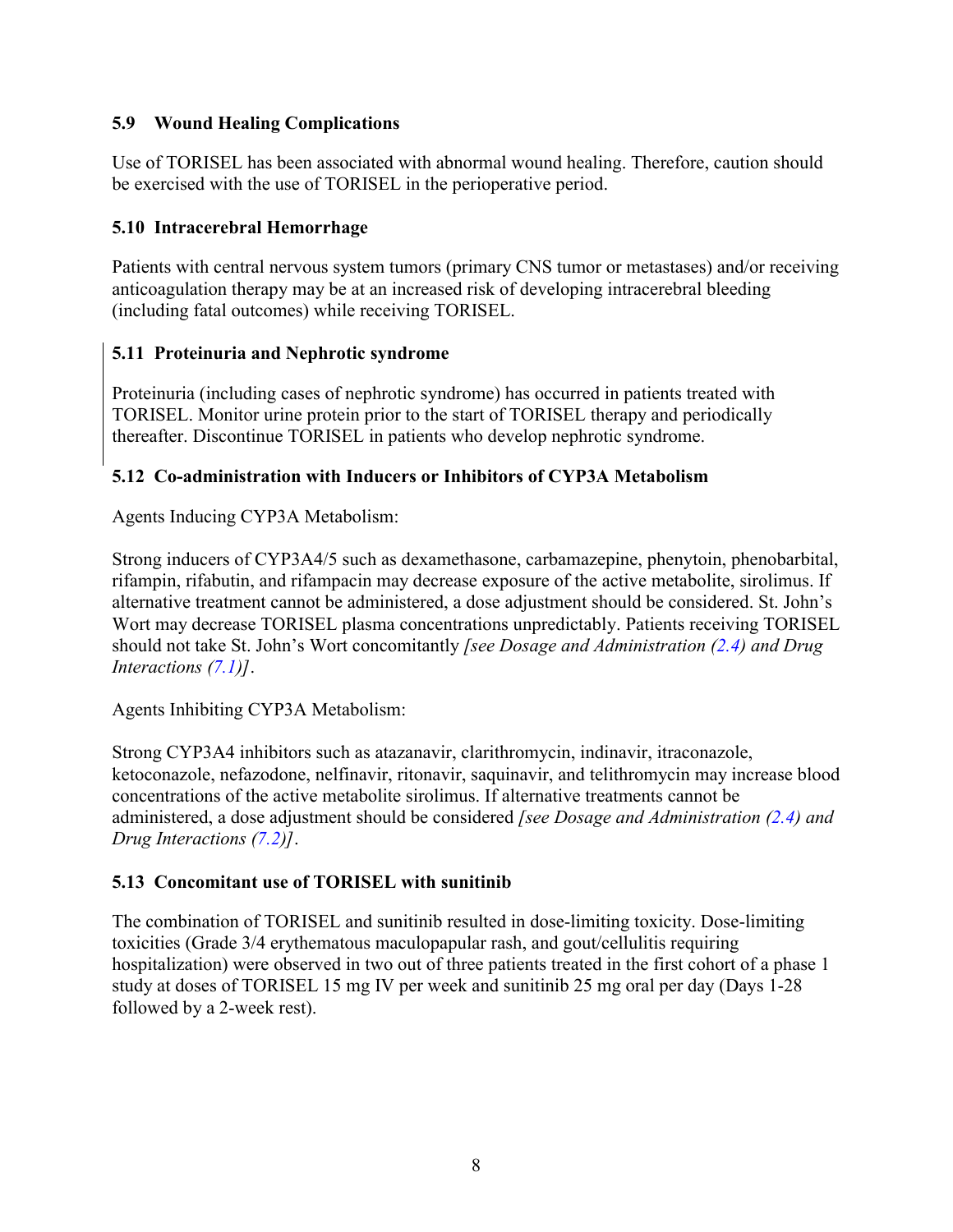#### <span id="page-8-1"></span><span id="page-8-0"></span>**5.14 Vaccinations**

The use of live vaccines and close contact with those who have received live vaccines should be avoided during treatment with TORISEL. Examples of live vaccines are: intranasal influenza, measles, mumps, rubella, oral polio, BCG, yellow fever, varicella, and TY21a typhoid vaccines.

## **5.15 Embryo-Fetal Toxicity**

Based on findings in animal studies and its mechanism of action, TORISEL can cause fetal harm when administered to a pregnant woman. In animal reproduction studies, daily oral administration of temsirolimus to pregnant animals during organogenesis caused adverse embryo-fetal effects in rats and rabbits at approximately 0.04 and 0.12 times the AUC in patients at the recommended human dose, respectively. Advise pregnant women and females of reproductive potential of the potential risk to a fetus. Advise females of reproductive potential to use effective contraception during treatment with TORISEL and for 3 months after the last dose. Advise males with female partners of reproductive potential to use effective contraception during treatment with TORISEL and for 3 months after the last dose *[see Clinical Pharmacology (12.1) and Use in Specific Populations (8.1, 8.3)].*

## **5.16 Elderly Patients**

Based on the results of a phase 3 study, elderly patients may be more likely to experience certain adverse reactions including diarrhea, edema, and pneumonia *[see Use in Specific Populations [\(8.5](#page-15-0))].*

## **6 ADVERSE REACTIONS**

The following serious adverse reactions have been associated with TORISEL in clinical trials and are discussed in greater detail in other sections of the label *[see Warnings and Precautions [\(5](#page-4-0))]*.

- Hypersensitivity/Infusion Reactions *[see Warnings and Precautions ([5.1\)](#page-4-3)]*
- Hepatic Impairment *[see Warnings and Precautions (5.2)]*
- Hyperglycemia/Glucose Intolerance *[see Warnings and Precautions [\(5.](#page-5-1)3)]*
- Infections *[see Warnings and Precautions (5.4)]*
- Interstitial Lung Disease *[see Warnings and Precautions ([5.5](#page-6-2))]*
- Hyperlipidemia *[see Warnings and Precautions ([5.6](#page-6-3))]*
- Bowel Perforation *[see Warnings and Precautions ([5.7](#page-6-1))]*
- Renal Failure *[see Warnings and Precautions ([5.8](#page-6-0))]*
- Wound Healing Complications *[see Warnings and Precautions (5.9)]*
- Intracerebral Hemorrhage *[see Warnings and Precautions (5.10)]*

The most common  $(\geq 30\%)$  adverse reactions observed with TORISEL are rash, asthenia, mucositis, nausea, edema, and anorexia. The most common  $(\geq 30\%)$  laboratory abnormalities observed with TORISEL are anemia, hyperglycemia, hyperlipidemia, hypertriglyceridemia,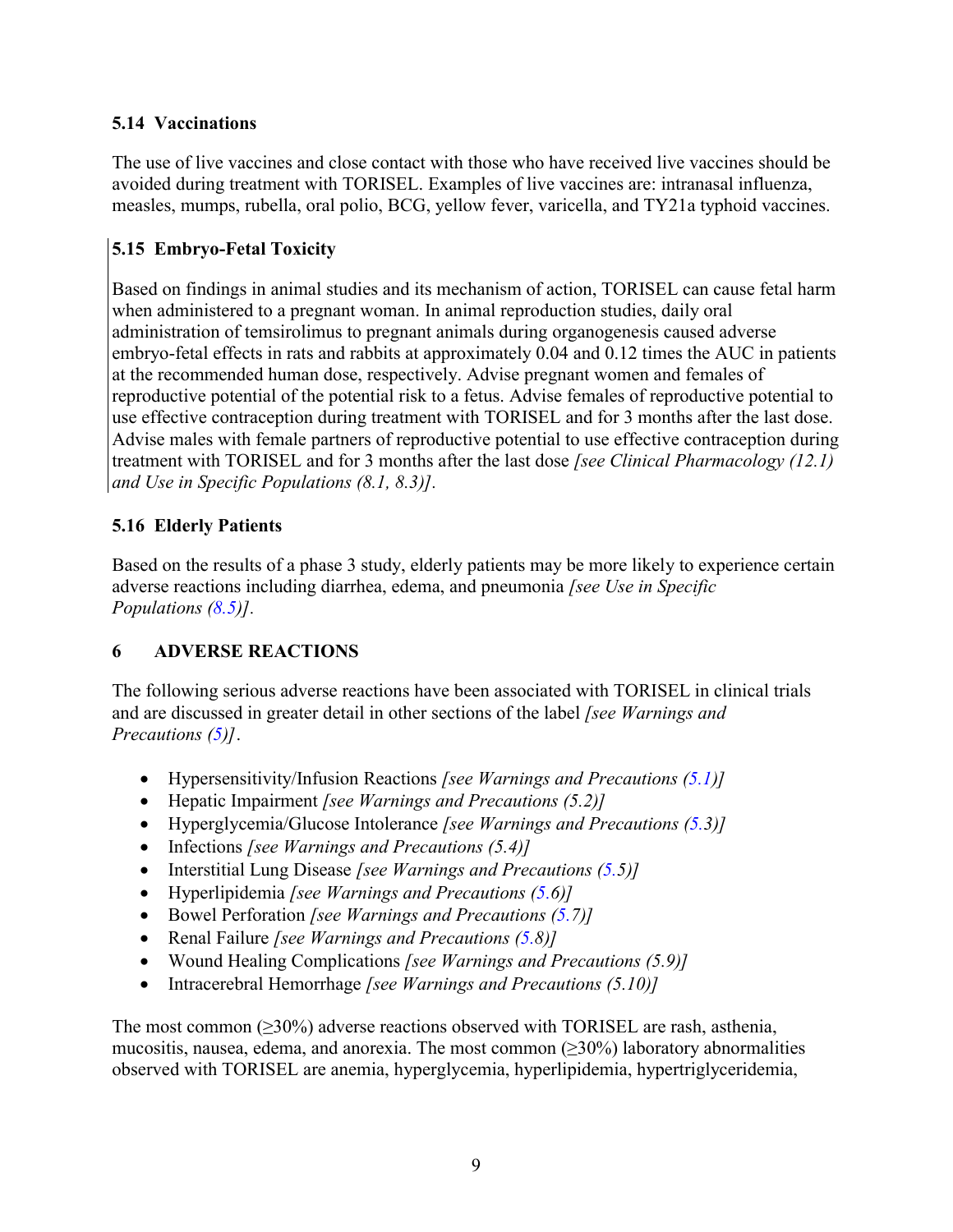lymphopenia, elevated alkaline phosphatase, elevated serum creatinine, hypophosphatemia, thrombocytopenia, elevated AST, and leukopenia.

## **6.1 Clinical Trials Experience**

Because clinical trials are conducted under widely varying conditions, the adverse reaction rates observed cannot be directly compared to rates in other trials and may not reflect the rates observed in clinical practice.

In the phase 3 randomized, open-label study of interferon alfa (IFN-α) alone, TORISEL alone, and TORISEL and IFN-α, a total of 616 patients were treated. Two hundred patients received IFN-α weekly, 208 received TORISEL 25 mg weekly, and 208 patients received a combination of TORISEL and IFN-α weekly *[see Clinical Studies [\(14](#page-19-0))]*.

Treatment with the combination of TORISEL 15 mg and IFN-α was associated with an increased incidence of multiple adverse reactions and did not result in a significant increase in overall survival when compared with IFN- $\alpha$  alone.

[Table 1](#page-9-0) shows the percentage of patients experiencing treatment emergent adverse reactions. Reactions reported in at least 10% of patients who received TORISEL 25 mg alone or IFN- $\alpha$  alone are listed. [Table 2](#page-11-1) shows the percentage of patients experiencing selected laboratory abnormalities. Data for the same adverse reactions and laboratory abnormalities in the IFN- $\alpha$ alone arm are shown for comparison**:**

<span id="page-9-0"></span>

| Table 1 – Adverse Reactions Reported in at Least 10% of Patients Who Received 25 mg IV<br>TORISEL or IFN-a in the Randomized Trial |                                                |                                    |                            |                                    |
|------------------------------------------------------------------------------------------------------------------------------------|------------------------------------------------|------------------------------------|----------------------------|------------------------------------|
|                                                                                                                                    | <b>TORISEL</b><br>$25 \text{ mg}$<br>$n = 208$ |                                    | IFN- $\alpha$<br>$n = 200$ |                                    |
| <b>Adverse Reaction</b>                                                                                                            | All<br>Grades*<br>$n$ (%)                      | <b>Grades</b><br>$3&4*$<br>$n$ (%) | All<br>Grades*<br>$n$ (%)  | <b>Grades</b><br>$3&4*$<br>$n$ (%) |
| <b>General disorders</b>                                                                                                           |                                                |                                    |                            |                                    |
| Asthenia                                                                                                                           | 106(51)                                        | 23(11)                             | 127(64)                    | 52 (26)                            |
| Edema <sup>a</sup>                                                                                                                 | 73 (35)                                        | 7(3)                               | 21(11)                     | 1(1)                               |
| Pain                                                                                                                               | 59 (28)                                        | 10(5)                              | 31(16)                     | 4(2)                               |
| Pyrexia                                                                                                                            | 50(24)                                         | 1(1)                               | 99(50)                     | 7(4)                               |
| Weight Loss                                                                                                                        | 39(19)                                         | 3(1)                               | 50(25)                     | 4(2)                               |
| Headache                                                                                                                           | 31(15)                                         | 1(1)                               | 30(15)                     | 0(0)                               |
| Chest Pain                                                                                                                         | 34(16)                                         | 2(1)                               | 18(9)                      | 2(1)                               |
| Chills                                                                                                                             | 17(8)                                          | 1(1)                               | 59 (30)                    | 3(2)                               |
| <b>Gastrointestinal disorders</b>                                                                                                  |                                                |                                    |                            |                                    |
| Mucositis <sup>b</sup>                                                                                                             | 86(41)                                         | 6(3)                               | 19(10)                     | 0(0)                               |
| Anorexia                                                                                                                           | 66 (32)                                        | 6(3)                               | 87(44)                     | 8(4)                               |
| Nausea                                                                                                                             | 77 (37)                                        | 5(2)                               | 82(41)                     | 9(5)                               |
| Diarrhea                                                                                                                           | 56 (27)                                        | 3(1)                               | 40(20)                     | 4(2)                               |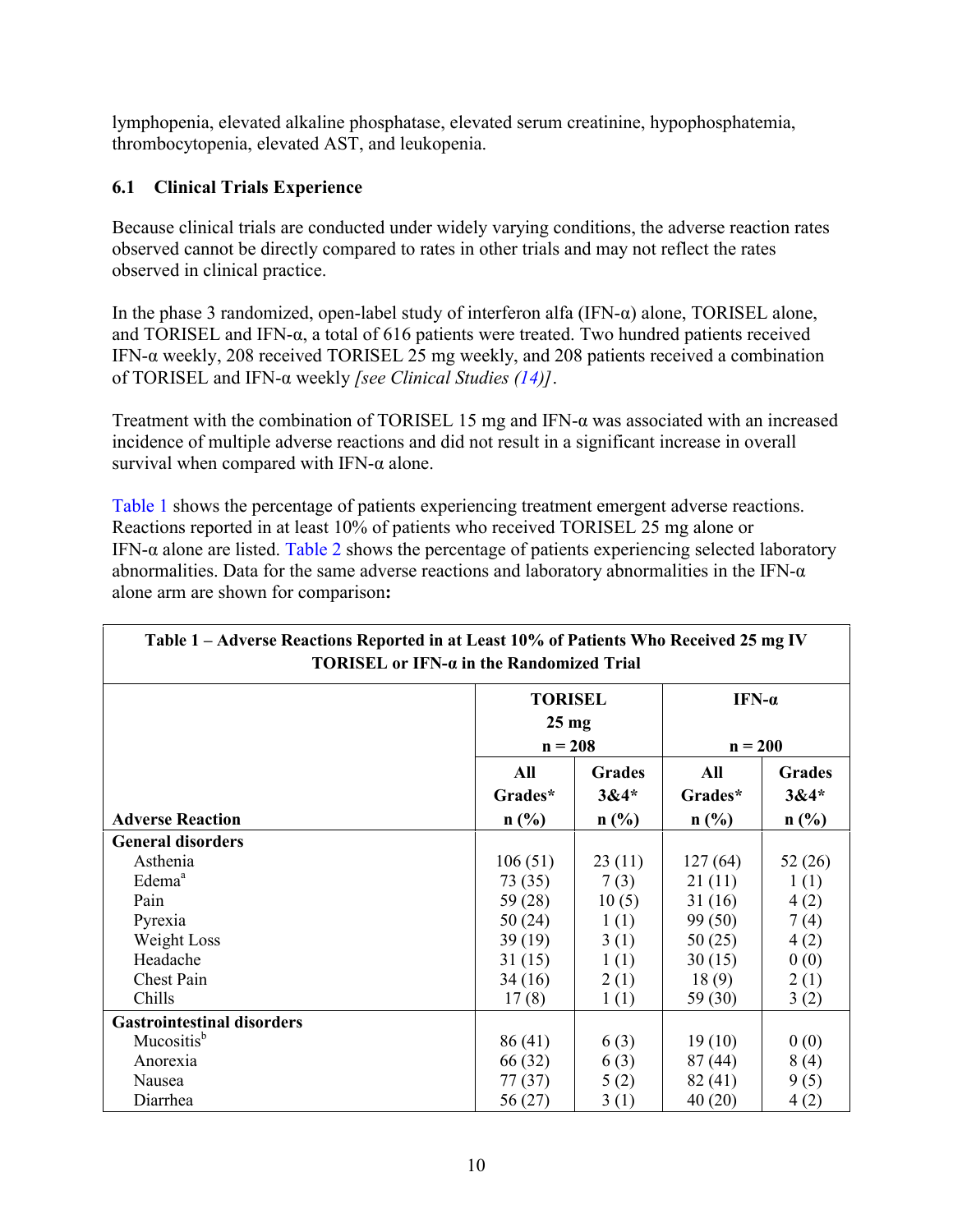| <b>TORISEL</b><br>$25$ mg                              |       | IFN- $\alpha$ |       |  |
|--------------------------------------------------------|-------|---------------|-------|--|
|                                                        |       |               |       |  |
|                                                        |       |               |       |  |
| $n = 208$<br><b>Adverse Reaction</b>                   |       | $n = 200$     |       |  |
| <b>Abdominal Pain</b><br>44(21)                        | 9(4)  | 34(17)        | 3(2)  |  |
| Constipation<br>42(20)                                 | 0(0)  | 36(18)        | 1(1)  |  |
| Vomiting<br>40(19)                                     | 4(2)  | 57(29)        | 5(3)  |  |
| <b>Infections</b>                                      |       |               |       |  |
| Infections <sup>c</sup><br>42(20)                      | 6(3)  | 19(10)        | 4(2)  |  |
| Urinary tract infection <sup>d</sup><br>31(15)         | 3(1)  | 24(12)        | 3(2)  |  |
| Pharyngitis<br>25(12)                                  | 0(0)  | 3(2)          | 0(0)  |  |
| Rhinitis<br>20(10)                                     | 0(0)  | 4(2)          | 0(0)  |  |
| <b>Musculoskeletal and connective tissue disorders</b> |       |               |       |  |
| <b>Back Pain</b><br>41(20)                             | 6(3)  | 28(14)        | 7(4)  |  |
| Arthralgia<br>37(18)                                   | 2(1)  | 29(15)        | 2(1)  |  |
| Myalgia<br>16(8)                                       | 1(1)  | 29(15)        | 2(1)  |  |
| Respiratory, thoracic and mediastinal disorders        |       |               |       |  |
| Dyspnea<br>58 (28)                                     | 18(9) | 48 (24)       | 11(6) |  |
| Cough<br>53 (26)                                       | 2(1)  | 29(15)        | 0(0)  |  |
| Epistaxis<br>25(12)                                    | 0(0)  | 7(4)          | 0(0)  |  |
| Skin and subcutaneous tissue disorders                 |       |               |       |  |
| Rash <sup>e</sup><br>97(47)                            | 10(5) | 14(7)         | 0(0)  |  |
| Pruritus<br>40(19)                                     | 1(1)  | 16(8)         | 0(0)  |  |
| Nail Disorder<br>28(14)                                | 0(0)  | 1(1)          | 0(0)  |  |
| Dry Skin<br>22(11)                                     | 1(1)  | 14(7)         | 0(0)  |  |
| Acne<br>21(10)                                         | 0(0)  | 2(1)          | 0(0)  |  |
| <b>Nervous system disorders</b>                        |       |               |       |  |
| Dysgeusia <sup>f</sup><br>41(20)                       | 0(0)  | 17(9)         | 0(0)  |  |
| Insomnia<br>24(12)                                     | 1(1)  | 30(15)        | 0(0)  |  |
| Depression<br>9(4)                                     | 0(0)  | 27(14)        | 4(2)  |  |

**Table 1 – Adverse Reactions Reported in at Least 10% of Patients Who Received 25 mg IV** 

\* Common Toxicity Criteria for Adverse Events (CTCAE), Version 3.0.

a Includes edema, facial edema, and peripheral edema

<sup>b</sup> Includes aphthous stomatitis, glossitis, mouth ulceration, mucositis, and stomatitis

c Includes infections not otherwise specified (NOS) and the following infections that occurred

infrequently as distinct entities: abscess, bronchitis, cellulitis, herpes simplex, and herpes zoster

<sup>d</sup> Includes cystitis, dysuria, hematuria, urinary frequency, and urinary tract infection

e Includes eczema, exfoliative dermatitis, maculopapular rash, pruritic rash, pustular rash, rash (NOS), and vesiculobullous rash

f Includes taste loss and taste perversion

The following selected adverse reactions were reported less frequently (<10%).

Gastrointestinal Disorders – Gastrointestinal hemorrhage (1%), rectal hemorrhage (1%).

Eye Disorders – Conjunctivitis (including lacrimation disorder) (8%).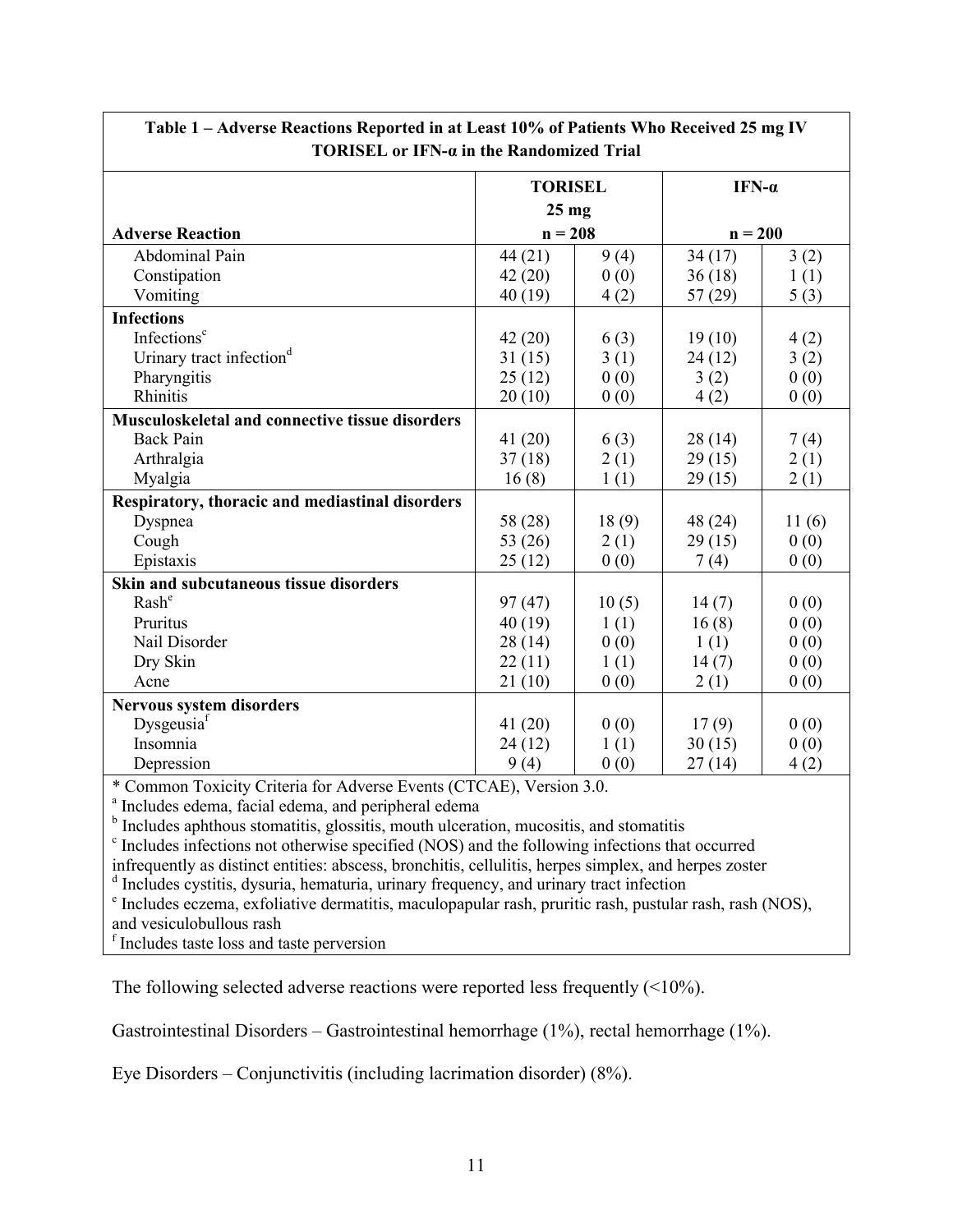Immune System – Angioneurotic edema-type reactions (including delayed reactions occurring two months following initiation of therapy) have been observed in some patients who received TORISEL and ACE inhibitors concomitantly.

Infections – Pneumonia (8%), upper respiratory tract infection (7%), wound infection/postoperative wound infection (1%), sepsis (1%).

General Disorders and Administration Site Conditions - Diabetes mellitus (5%).

Respiratory, Thoracic and Mediastinal Disorders – Pleural effusion (4%).

Vascular – Hypertension (7%), venous thromboembolism (including deep vein thrombosis and pulmonary embolus [including fatal outcomes]) (2%), thrombophlebitis (1%), pericardial effusion (1%).

Nervous System Disorders – Convulsion (1%).

<span id="page-11-1"></span>

| Table 2 – Incidence of Selected Laboratory Abnormalities in Patients Who Received 25 mg IV<br>TORISEL or IFN-a in the Randomized Trial |                      |                                   |          |               |  |
|----------------------------------------------------------------------------------------------------------------------------------------|----------------------|-----------------------------------|----------|---------------|--|
|                                                                                                                                        |                      | <b>TORISEL</b><br>$25 \text{ mg}$ |          | IFN- $\alpha$ |  |
|                                                                                                                                        |                      | $n = 208$                         |          | $n = 200$     |  |
|                                                                                                                                        | All<br><b>Grades</b> |                                   | All      | <b>Grades</b> |  |
|                                                                                                                                        | Grades*              | $3&4*$                            | Grades*  | $3&4*$        |  |
| <b>Laboratory Abnormality</b>                                                                                                          | $n$ (%)              | $n$ (%)                           | $n$ (%)  | $n$ (%)       |  |
| Any                                                                                                                                    | 208 (100)            | 162(78)                           | 195 (98) | 144 (72)      |  |
| <b>Hematology</b>                                                                                                                      |                      |                                   |          |               |  |
| Hemoglobin Decreased                                                                                                                   | 195 (94)             | 41(20)                            | 180(90)  | 43(22)        |  |
| Lymphocytes Decreased**                                                                                                                | 110(53)              | 33(16)                            | 106(53)  | 48 (24)       |  |
| Neutrophils Decreased**                                                                                                                | 39(19)               | 10(5)                             | 58 (29)  | 19(10)        |  |
| <b>Platelets Decreased</b>                                                                                                             | 84 (40)              | 3(1)                              | 51(26)   | 0(0)          |  |
| Leukocytes Decreased                                                                                                                   | 67(32)               | 1(1)                              | 93 (47)  | 11(6)         |  |
| <b>Chemistry</b>                                                                                                                       |                      |                                   |          |               |  |
| Alkaline Phosphatase Increased                                                                                                         | 141 (68)             | 7(3)                              | 111(56)  | 13(7)         |  |
| <b>AST</b> Increased                                                                                                                   | 79 (38)              | 5(2)                              | 103(52)  | 14(7)         |  |
| <b>Creatinine Increased</b>                                                                                                            | 119(57)              | 7(3)                              | 97(49)   | 2(1)          |  |
| Glucose Increased                                                                                                                      | 186 (89)             | 33(16)                            | 128(64)  | 6(3)          |  |
| Phosphorus Decreased                                                                                                                   | 102(49)              | 38(18)                            | 61(31)   | 17(9)         |  |
| <b>Total Bilirubin Increased</b>                                                                                                       | 16(8)                | 2(1)                              | 25(13)   | 4(2)          |  |
| <b>Total Cholesterol Increased</b>                                                                                                     | 181 (87)             | 5(2)                              | 95 (48)  | 2(1)          |  |
| Triglycerides Increased                                                                                                                | 173(83)              | 92(44)                            | 144 (72) | 69(35)        |  |
| <b>Potassium Decreased</b>                                                                                                             | 43 (21)              | 11(5)                             | 15(8)    | 0(0)          |  |

\*NCI CTC version 3.0

<span id="page-11-0"></span>\*\*Grade 1 toxicity may be under-reported for lymphocytes and neutrophils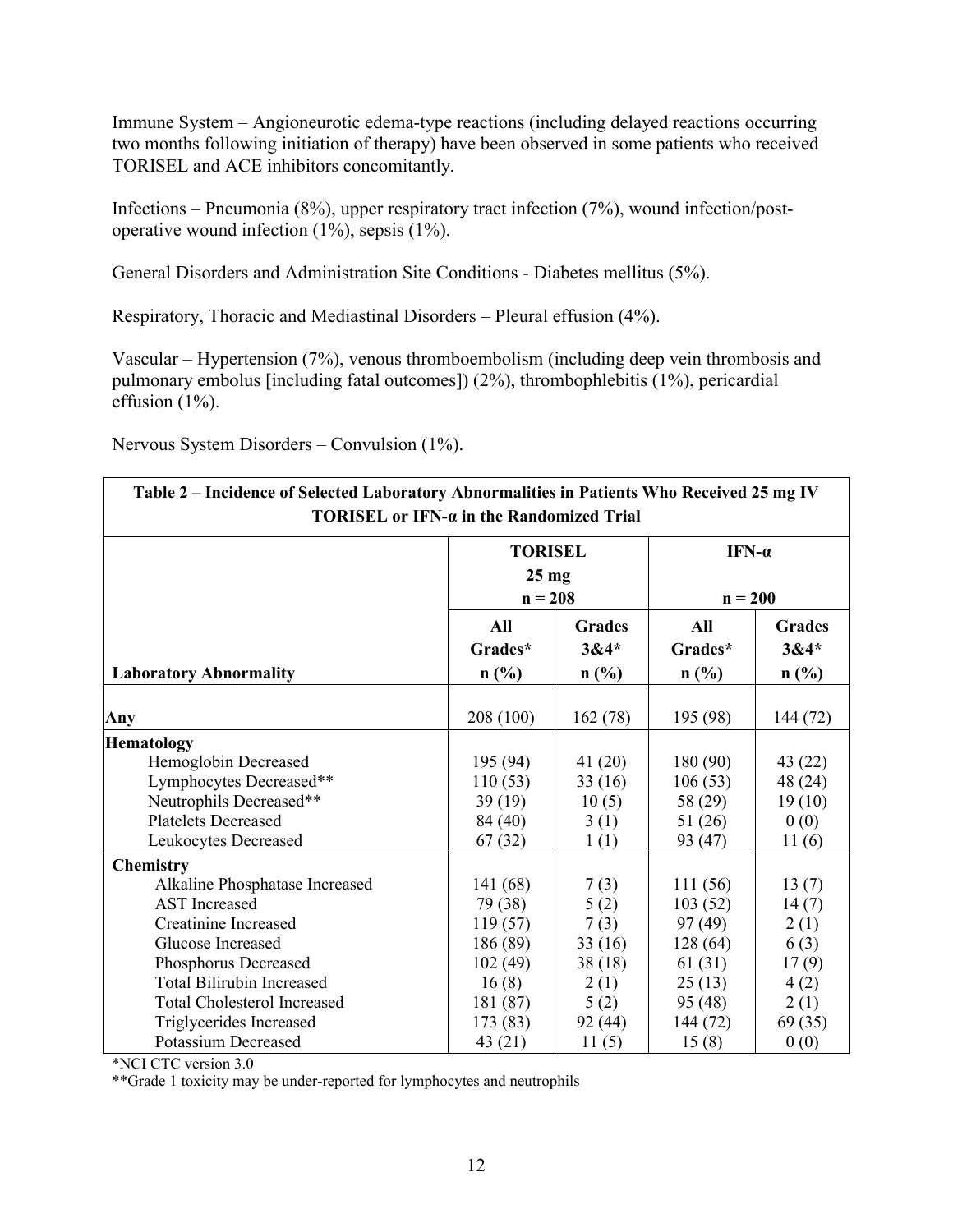## **6.2 Post-marketing and Other Clinical Experience**

The following adverse reactions have been identified during post approval use of TORISEL. Because these reactions are reported voluntarily from a population of uncertain size, it is not always possible to readily estimate their frequency or establish a causal relationship to drug exposure.

The following adverse reactions have been observed in patients receiving temsirolimus: angioedema, rhabdomyolysis, Stevens-Johnson Syndrome, complex regional pain syndrome (reflex sympathetic dystrophy), pancreatitis, cholecystitis, and cholelithiasis.

There are also post-marketing reports of temsirolimus extravasations resulting in swelling, pain, warmth, and erythema.

## **7 DRUG INTERACTIONS**

## **7.1 Agents Inducing CYP3A Metabolism**

Co-administration of TORISEL with rifampin, a potent CYP3A4/5 inducer, had no significant effect on temsirolimus  $C_{\text{max}}$  (maximum concentration) and AUC (area under the concentration versus the time curve) after intravenous administration, but decreased sirolimus  $C_{\text{max}}$  by 65% and AUC by 56% compared to TORISEL treatment alone. If alternative treatment cannot be administered, a dose adjustment should be considered *[see Dosage and Administration ([2.4\)](#page-1-3)]*.

## <span id="page-12-0"></span>**7.2 Agents Inhibiting CYP3A Metabolism**

Co-administration of TORISEL with ketoconazole, a potent CYP3A4 inhibitor, had no significant effect on temsirolimus Cmax or AUC; however, sirolimus AUC increased 3.1-fold, and  $C_{\text{max}}$  increased 2.2-fold compared to TORISEL alone. If alternative treatment cannot be administered, a dose adjustment should be considered *[see Dosage and Administration ([2.4\)](#page-1-3)]*.

## <span id="page-12-1"></span>**7.3 Angioedema with ACE inhibitors and Calcium Channel Blockers**

Angioedema has been reported in patients taking mammalian target of rapamycin (mTOR) inhibitors in combination with ramipril and/or amlodipine. Monitor patients for signs and symptoms of angioedema when temsirolimus is given concomitantly with angiotensin converting enzyme (ACE) inhibitors (e.g., ramipril) or calcium channel blockers (CCB) (e.g., amlodipine).

## **8 USE IN SPECIFIC POPULATIONS**

## **8.1 Pregnancy**

## Risk Summary

Based on findings in animal studies and its mechanism of action, temsirolimus can cause fetal harm when administered to a pregnant woman *[see Clinical Pharmacology (12.1)]*. Although there are no data on the use of TORISEL in pregnant women, there are limited data on the use of sirolimus, the active metabolite of temsirolimus, during pregnancy; however, these data are insufficient to inform a drug-associated risk of adverse developmental outcomes. In animal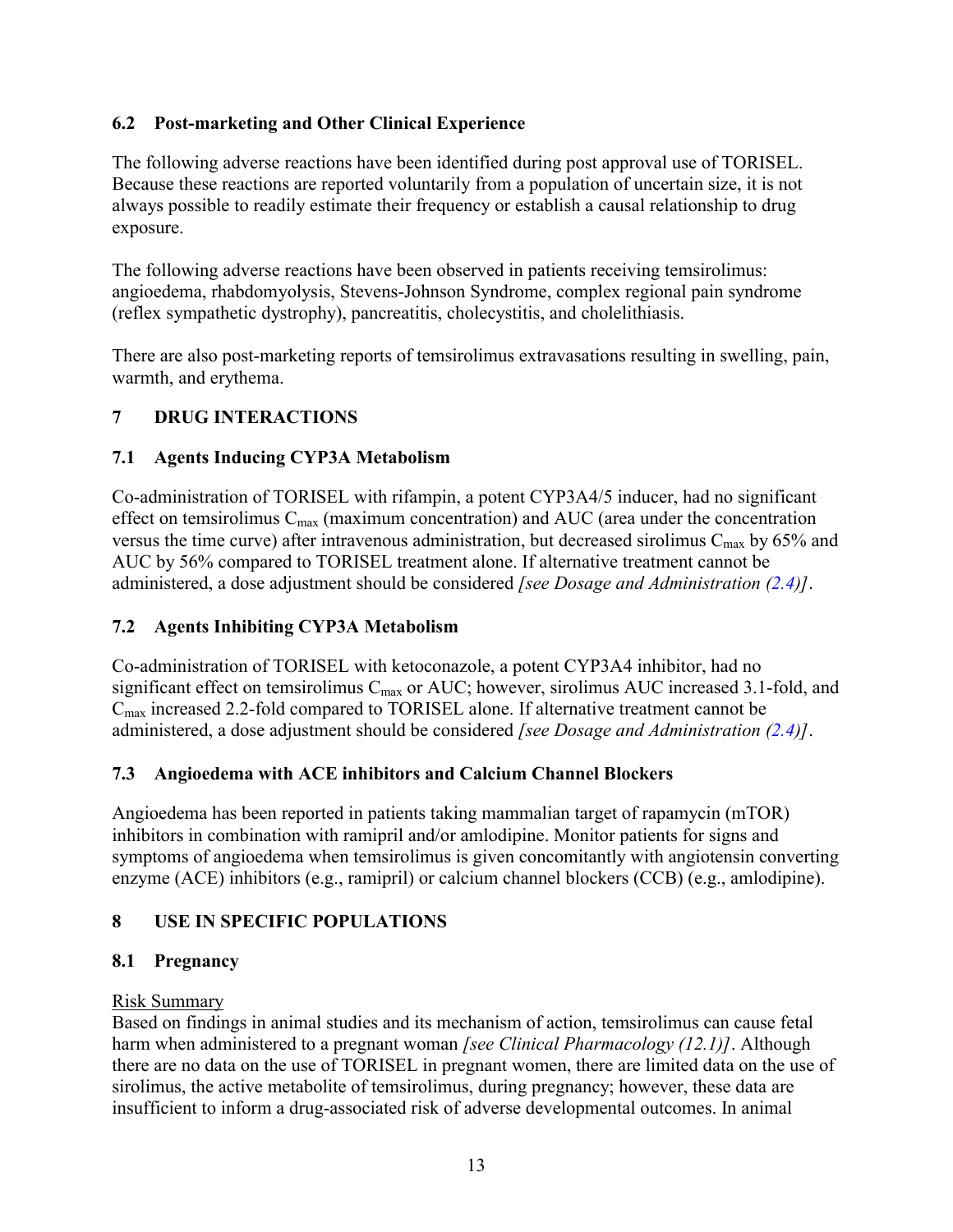reproductive studies, oral daily administration of temsirolimus to pregnant rats and rabbits during organogenesis caused adverse embryo-fetal effects at approximately 0.04 and 0.12 times the AUC in patients at the recommended dose, respectively *(see Data)*. Advise pregnant women of the potential hazard to a fetus.

The estimated background risk of major birth defects and miscarriage for the indicated population is unknown. All pregnancies have a background risk of birth defect, loss or other adverse outcomes. In the U.S. general population, the estimated background risk of major birth defects and miscarriage in clinically recognized pregnancies is 2-4% and 15-20%, respectively.

#### Data

## *Animal Data*

Temsirolimus administered daily as an oral formulation throughout organogenesis caused adverse embryo-fetal effects in rats and rabbits at human sub-therapeutic exposures. Embryofetal adverse effects in rats consisted of reduced fetal weight and reduced ossifications, and in rabbits included reduced fetal weight, omphalocele, bifurcated sternabrae, notched ribs, and incomplete ossifications.

In rats, the adverse embryo-fetal effects were observed at the oral dose of 2.7 mg/m<sup>2</sup>/day (approximately 0.04-fold the AUC in patients with cancer at the human recommended dose). In rabbits, the adverse embryo-fetal effects were observed at the oral dose of  $\geq$ 7.2 mg/m<sup>2</sup>/day (approximately 0.12-fold the AUC in patients with cancer at the recommended human dose).

## **8.2 Lactation**

#### Risk Summary

There is no information regarding the presence of TORISEL or its metabolites in human milk, or their effects on the breastfed child or milk production. Trace amounts of sirolimus, the active metabolite of temsirolimus, were present in milk from lactating rats administered sirolimus. Because of the potential for serious adverse reactions in a breastfed child from TORISEL, advise a lactating woman not to breastfeed during treatment with TORISEL and for 3 weeks after the final dose.

## **8.3 Females and Males of Reproductive Potential**

## Contraception

#### *Females*

TORISEL can cause fetal harm when administered to a pregnant woman *[see Use in Specific Population (8.1)]*. Advise females of reproductive potential to use effective contraception during treatment with TORISEL and for 3 months after the last dose.

## *Males*

Advise males with partners of reproductive potential to use effective contraception during treatment with TORISEL and for 3 months after the last dose *[see Nonclinical Toxicology ([13.1\)](#page-19-1)]*.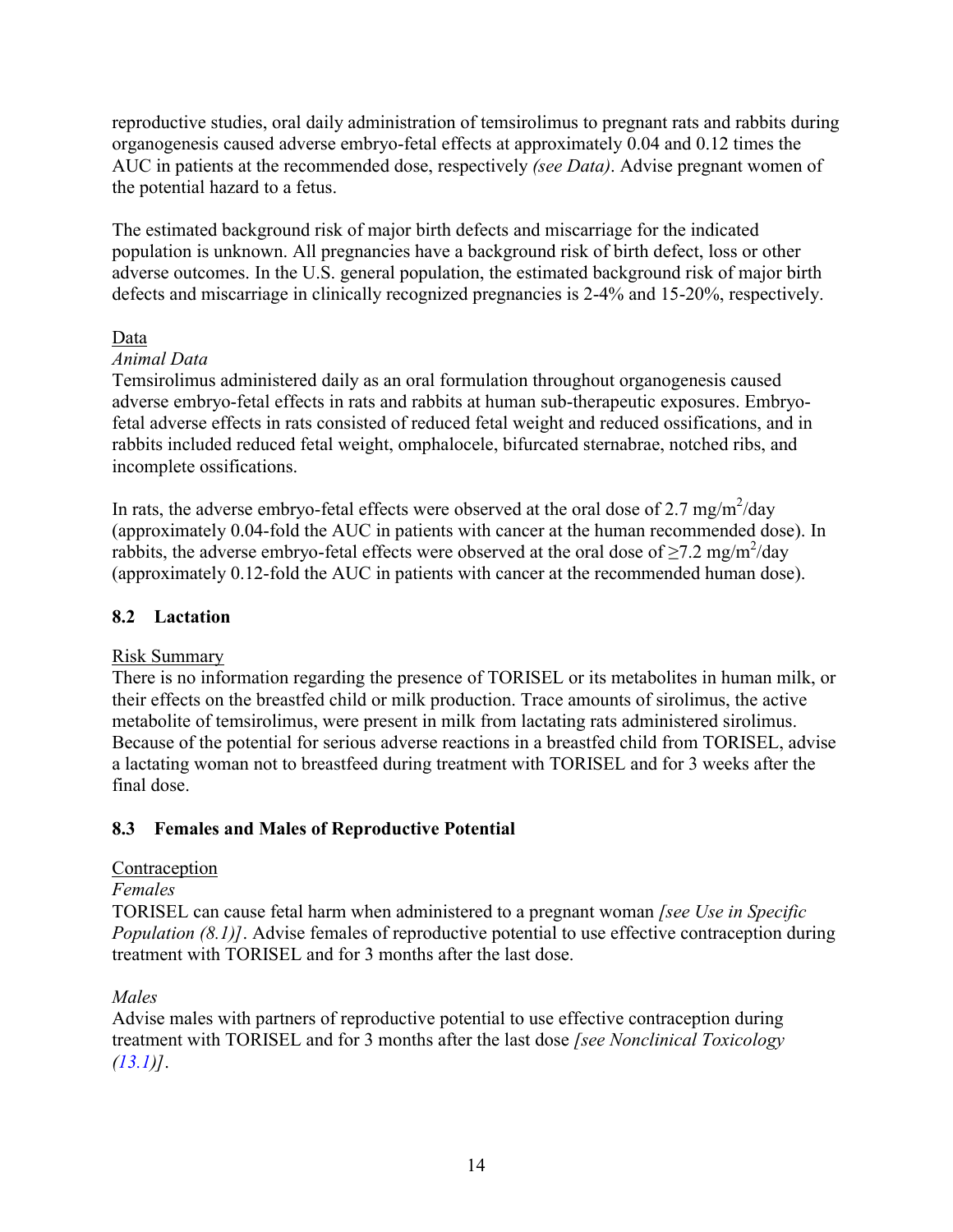#### Infertility

Based on the findings in animal fertility studies, male and female fertility may be compromised by the treatment with Torisel. It is not known if the effects on fertility in animal studies were reversible *[see Nonclinical Toxicology (13.1)].*

## **8.4 Pediatric Use**

Limited data are available on the use of temsirolimus in pediatric patients. The effectiveness of temsirolimus in pediatric patients with advanced recurrent/refractory solid tumors has not been established.

TORISEL was studied in 71 patients (59 patients ages 1 to 17 years and 12 patients ages 18 to 21 years) with relapsed/refractory solid tumors in a phase 1-2 safety and exploratory pharmacodynamic study.

In phase 1, 19 pediatric patients with advanced recurrent/refractory solid tumors received TORISEL at doses ranging from 10 mg/m<sup>2</sup> to 150 mg/m<sup>2</sup> as a 60-minute intravenous infusion once weekly in three-week cycles.

In phase 2, 52 pediatric patients with recurrent/relapsed neuroblastoma, rhabdomyosarcoma, or high grade glioma received TORISEL at a weekly dose of 75 mg/m<sup>2</sup>. One of 19 patients with neuroblastoma achieved a partial response. There were no objective responses in pediatric patients with recurrent/relapsed rhabdomyosarcoma or high grade glioma.

Adverse reactions associated with TORISEL were similar to those observed in adults. The most common adverse reactions ( $>20\%$ ) in pediatric patients receiving the 75 mg/m<sup>2</sup> dose included thrombocytopenia, infections, asthenia/fatigue, fever, pain, leukopenia, rash, anemia, hyperlipidemia, increased cough, stomatitis, anorexia, increased plasma levels of alanine aminotransferase and aspartate aminotransferase, hypercholesterolemia, hyperglycemia, abdominal pain, headache, arthralgia, upper respiratory infection, nausea and vomiting, neutropenia, hypokalemia, and hypophosphatemia.

## Pharmacokinetics:

In phase 1 of the above mentioned pediatric trial, the single dose and multiple dose total systemic exposure (AUC) of temsirolimus and sirolimus were less than dose-proportional over the dose range of 10 to 150 mg/m<sup>2</sup>.

In the phase 2 portion, the multiple dose (Day 1, Cycle 2) pharmacokinetics of TORISEL 75 mg/m<sup>2</sup> were characterized in an additional 35 patients ages 28 days to 21 years (median age of 8 years). The geometric mean body surface adjusted clearance of temsirolimus and sirolimus was 9.45 L/h/m<sup>2</sup> and 9.26 L/h/m<sup>2</sup>, respectively. The mean elimination half-life of temsirolimus and sirolimus was 31 hours and 44 hours, respectively.

The exposure (AUCss) to temsirolimus and sirolimus was approximately 6-fold and 2-fold higher, respectively than the exposure in adult patients receiving a 25 mg intravenous infusion.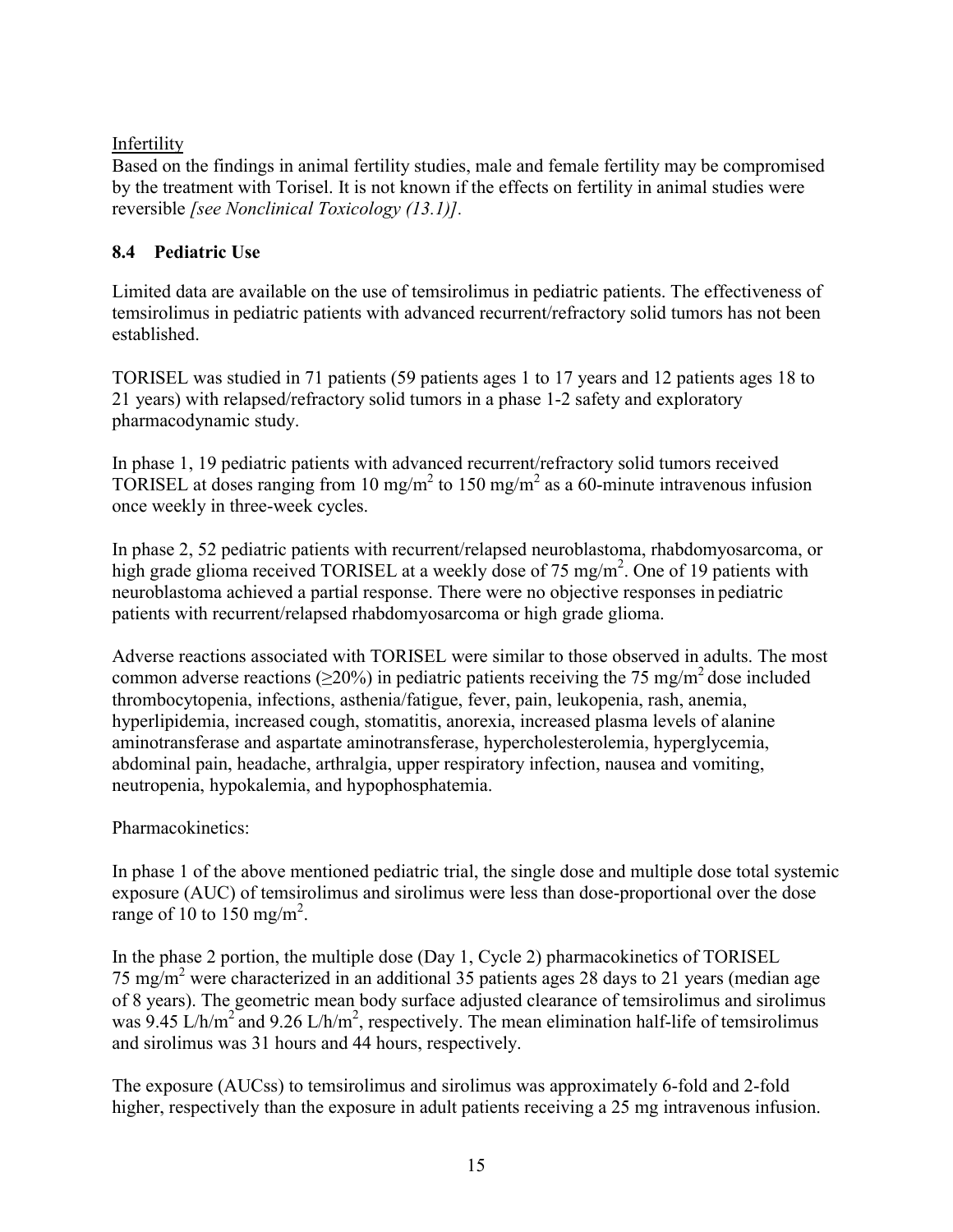## <span id="page-15-0"></span>**8.5 Geriatric Use**

Clinical studies of TORISEL did not include sufficient numbers of subjects aged 65 and older to determine whether they respond differently from younger subjects. Based on the results of a phase 3 study, elderly patients may be more likely to experience certain adverse reactions including diarrhea, edema, and pneumonia *[see Warnings and Precautions (5.16)]*.

## **8.6 Renal Impairment**

No clinical studies were conducted with TORISEL in patients with decreased renal function. Less than 5% of total radioactivity was excreted in the urine following a 25 mg intravenous dose of  $\lceil \cdot ^{14}C \rceil$ -labeled temsirolimus in healthy subjects. Renal impairment is not expected to markedly influence drug exposure, and no dosage adjustment of TORISEL is recommended in patients with renal impairment.

TORISEL has not been studied in patients undergoing hemodialysis.

## **8.7 Hepatic Impairment**

TORISEL was evaluated in a dose escalation phase 1 study in 110 patients with normal or varying degrees of hepatic impairment as defined by AST and bilirubin levels and patients with liver transplant (Table 3). Patients with moderate and severe hepatic impairment had increased rates of adverse reactions and deaths, including deaths due to progressive disease, during the study (Table 3).

| Table 3 – Adverse Reactions in Patients with Advanced Malignancies Plus Normal or Impaired Hepatic<br><b>Function</b> |                           |                                                       |                  |  |
|-----------------------------------------------------------------------------------------------------------------------|---------------------------|-------------------------------------------------------|------------------|--|
| <b>Hepatic Function*</b>                                                                                              | <b>TORISEL Dose Range</b> | <b>Adverse Reactions</b><br>Grade $\geq 3$ **<br>n(%) | Death***<br>n(%) |  |
| Normal ( $n = 25$ )                                                                                                   | $25 - 175$                | 20(80.0)                                              | 2(8.0)           |  |
| Mild $(n = 39)$                                                                                                       | $10 - 25$                 | 32(82.1)                                              | 5(12.8)          |  |
| Moderate ( $n = 20$ )                                                                                                 | $10 - 25$                 | 19(95.0)                                              | 8(40.0)          |  |
| Severe $(n = 24)$                                                                                                     | $7.5 - 15$                | 23(95.8)                                              | 13(54.2)         |  |
| Liver Transplant $(n = 2)$                                                                                            | 10                        | 1(50.0)                                               | 0(0)             |  |

\*Hepatic Function Groups: normal = bilirubin and AST  $\leq ULN$ ; mild = bilirubin >1 – 1.5×ULN or AST >ULN but bilirubin  $\leq$ ULN; moderate = bilirubin >1.5 – 3×ULN; severe = bilirubin >3×ULN; liver transplant = any bilirubin and AST.

\*\*Common Terminology Criteria for Adverse Events, version 3.0, including all causality.

\*\*\*Includes deaths due to progressive disease and adverse reactions.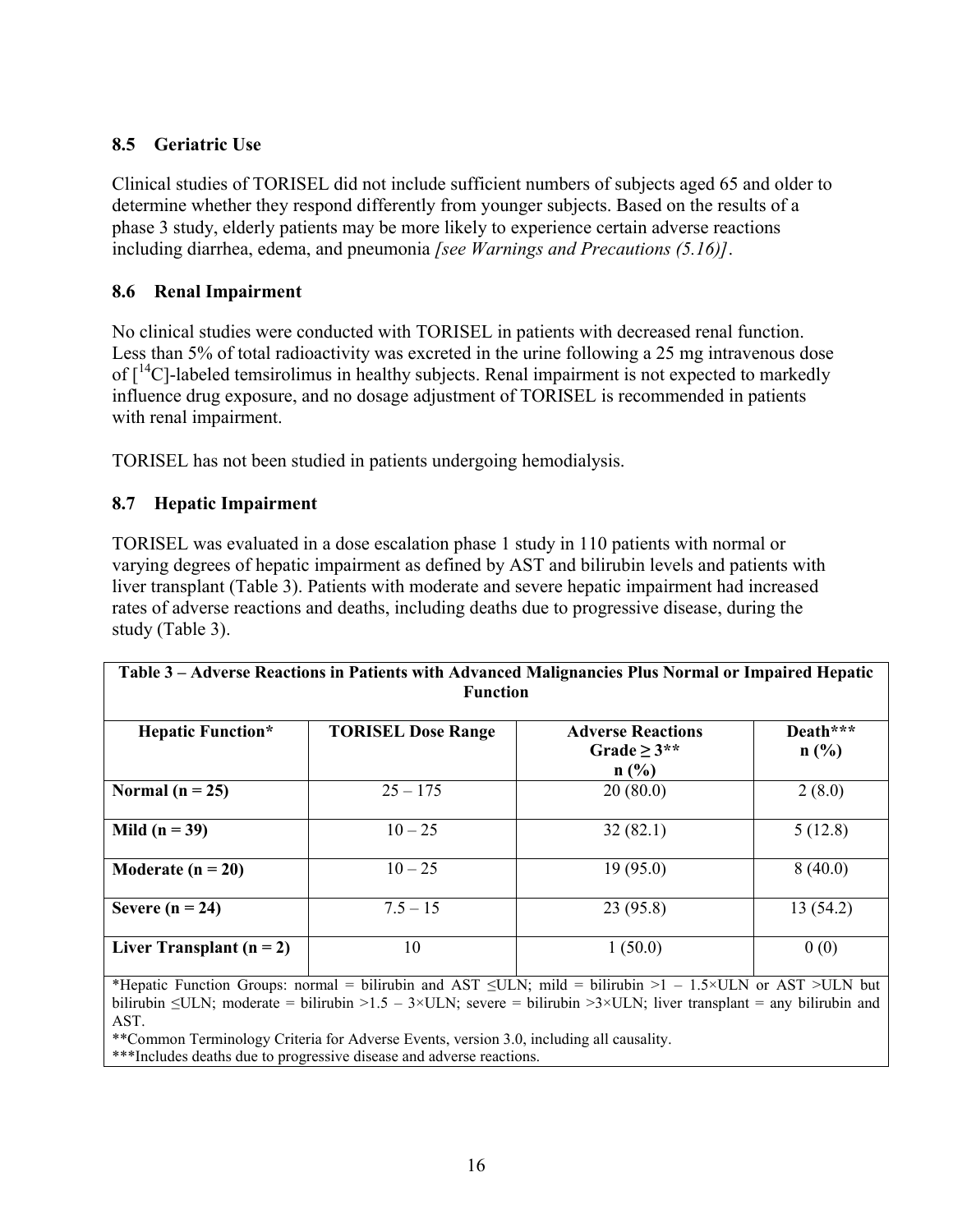TORISEL is contraindicated in patients with bilirubin >1.5×ULN *[see Contraindications (4), and Warnings and Precautions (5.2)]*. Use caution when treating patients with mild hepatic impairment. If TORISEL must be given in patients with mild hepatic impairment (bilirubin >1-1.5×ULN **or** AST >ULN but bilirubin ≤ULN), reduce the dose of TORISEL to 15 mg/week *[see Dosage and Administration (2.4)]*. Because there is a need for dosage adjustment based upon hepatic function, assessment of AST and bilirubin levels is recommended before initiation of TORISEL and periodically thereafter.

# **10 OVERDOSAGE**

There is no specific treatment for TORISEL intravenous overdose. TORISEL has been administered to patients with cancer in phase 1 and 2 trials with repeated intravenous doses as high as 220 mg/m<sup>2</sup>. The risk of several serious adverse events, including thrombosis, bowel perforation, interstitial lung disease (ILD), seizure, and psychosis, is increased with doses of TORISEL greater than 25 mg.

## **11 DESCRIPTION**

Temsirolimus, an inhibitor of mTOR, is an antineoplastic agent.

Temsirolimus is a white to off-white powder with a molecular formula of  $C_{56}H_{87}NO_{16}$  and a molecular weight of 1030.30. It is non-hygroscopic. Temsirolimus is practically insoluble in water and soluble in alcohol. It has no ionizable functional groups, and its solubility is independent of pH.

The chemical name of temsirolimus is

(3*S*,6*R*,7*E*,9*R*,10*R*,12*R*,14*S*,15*E*,17*E*,19*E*,21*S*,23*S*,26*R*,27*R*,34a*S*)-

9,10,12,13,14,21,22,23,24,25,26,27,32,33,34,34a-Hexadecahydro-9,27-dihydroxy-3-[(1*R*)-2- [(1*S*,3*R*,4*R*)-4-hydroxy-3-methoxycyclohexyl]-1-methylethyl]-10,21-dimethoxy-6,8,12,14,20,26 hexamethyl-23, 27-epoxy-3*H*-pyrido[2,1-*c*][1,4]oxaazacyclohentriacontine-

1,5,11,28,29(4*H*,6*H*,31*H*)-pentone 4′-[2,2-bis(hydroxymethyl)propionate]; or Rapamycin, 42-[3 hydroxy-2-(hydroxymethyl)-2-methylpropanoate].



TORISEL (temsirolimus) injection, 25 mg/mL, is a clear, colorless to light yellow, non-aqueous, ethanolic, sterile solution. TORISEL (temsirolimus) injection requires two dilutions prior to intravenous infusion. TORISEL (temsirolimus) injection should be diluted only with the supplied DILUENT for TORISEL® .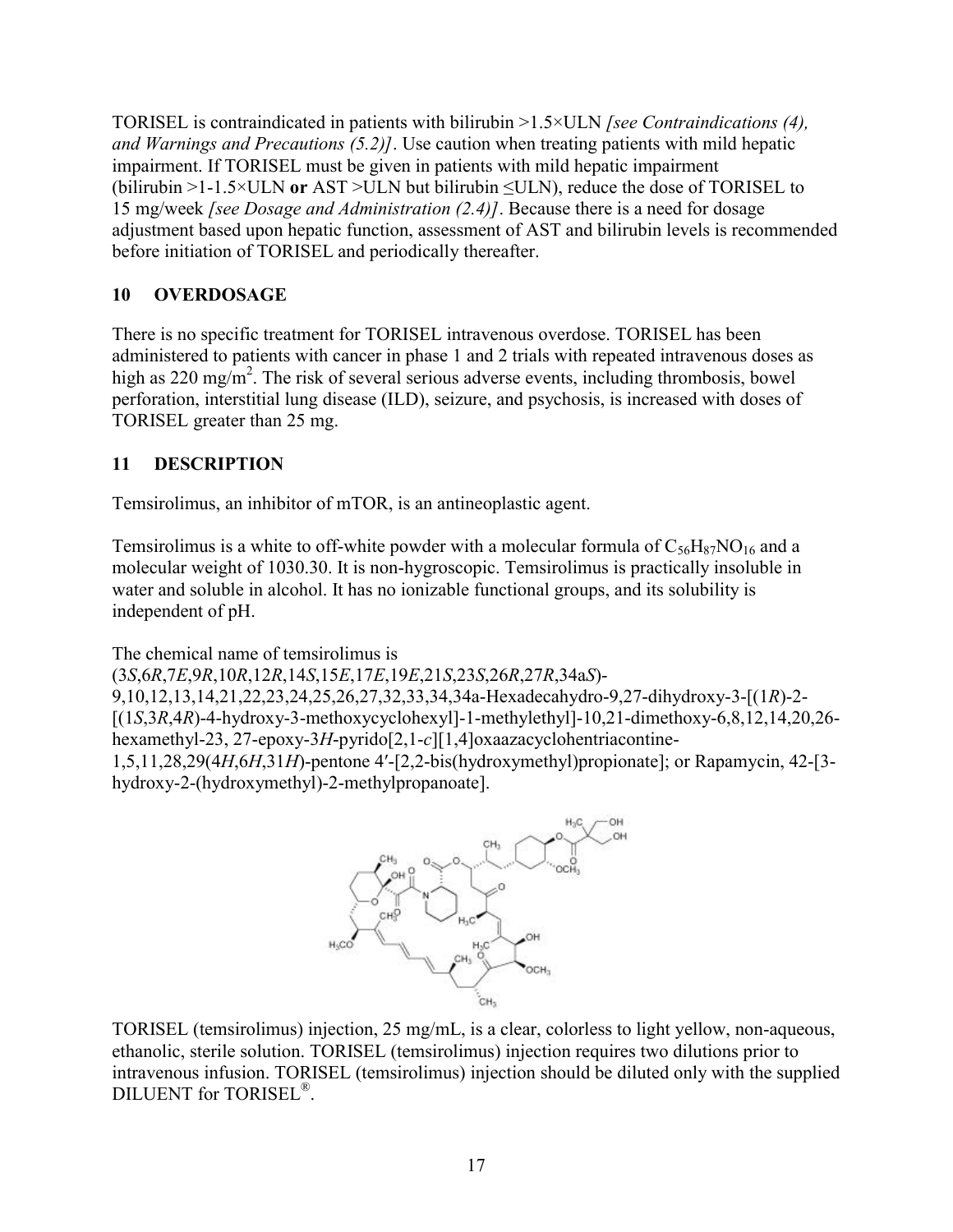DILUENT for TORISEL<sup>®</sup> is a sterile, non-aqueous solution that is supplied with TORISEL injection, as a kit.

TORISEL (temsirolimus) injection, 25 mg/mL:

Active ingredient: temsirolimus (25 mg/mL)

Inactive ingredients: dehydrated alcohol (39.5% w/v), *dl*-alpha-tocopherol (0.075% w/v), propylene glycol (50.3% w/v), and anhydrous citric acid (0.0025% w/v).

DILUENT for TORISEL® :

Inactive ingredients: polysorbate 80 (40.0% w/v), polyethylene glycol 400 (42.8% w/v) and dehydrated alcohol (19.9% w/v).

After the TORISEL (temsirolimus) injection vial has been diluted with DILUENT for TORISEL<sup>®</sup>, in accordance with the instructions in section 2.5, the solution contains 35.2% alcohol.

TORISEL (temsirolimus) injection and DILUENT for TORISEL® are filled in clear glass vials with butyl rubber stoppers.

## **12 CLINICAL PHARMACOLOGY**

## **12.1 Mechanism of Action**

Temsirolimus is an inhibitor of mTOR (mammalian target of rapamycin). Temsirolimus binds to an intracellular protein (FKBP-12), and the protein-drug complex inhibits the activity of mTOR that controls cell division. Inhibition of mTOR activity resulted in a G1 growth arrest in treated tumor cells. When mTOR was inhibited, its ability to phosphorylate p70S6k and S6 ribosomal protein, which are downstream of mTOR in the PI3 kinase/AKT pathway was blocked. In *in vitro* studies using renal cell carcinoma cell lines, temsirolimus inhibited the activity of mTOR and resulted in reduced levels of the hypoxia-inducible factors HIF-1 and HIF-2 alpha, and the vascular endothelial growth factor.

## **12.2 Pharmacodynamics**

*Effects on Electrocardiogram:* There were no clinically relevant QT changes observed at the recommended dose for TORISEL. In a randomized, single-blinded, crossover study, 58 healthy subjects received TORISEL 25 mg, placebo, and a single oral dose of moxifloxacin 400 mg. A supratherapeutic TORISEL dose was not studied in this randomized QT trial. The largest difference between the upper bound 2-sided 90% CI for the mean difference between TORISEL and placebo-corrected QT interval was less than 10 ms. In a different trial in 69 patients with a hematologic malignancy, TORISEL doses up to 175 mg were studied. No patient with a normal QTcF at baseline had an increase in QTcF >60 ms. Additionally, there were no patients with a QTcF interval greater than 500 ms.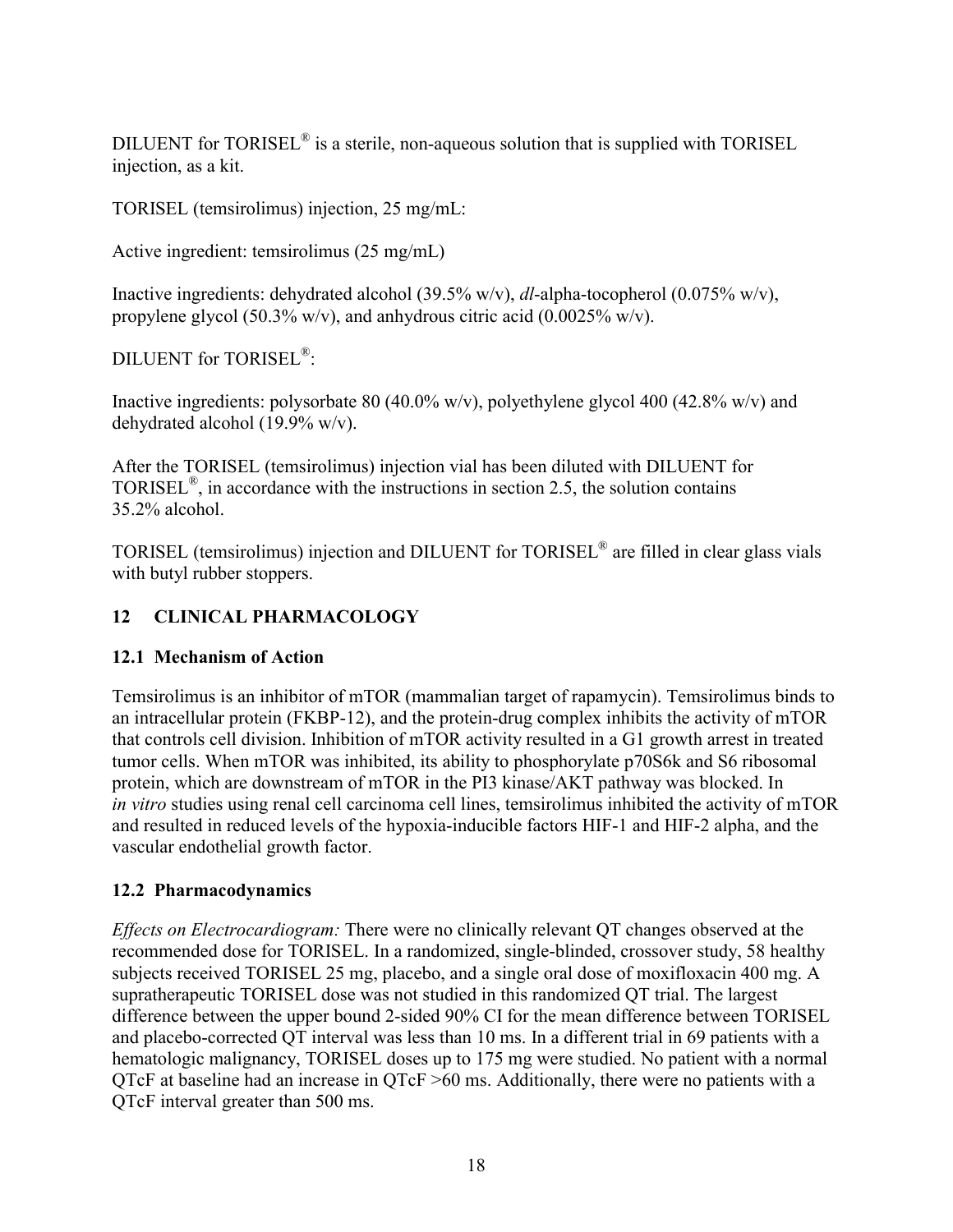#### **12.3 Pharmacokinetics**

#### **Absorption**

Following administration of a single 25 mg dose of TORISEL in patients with cancer, mean temsirolimus  $C_{\text{max}}$  in whole blood was 585 ng/mL (coefficient of variation,  $CV = 14\%$ ), and mean AUC in blood was 1627 ng•h/mL (CV = 26%). Typically  $C_{\text{max}}$  occurred at the end of infusion. Over the dose range of 1 mg to 25 mg, temsirolimus exposure increased in a less than dose proportional manner while sirolimus exposure increased proportionally with dose. Following a single 25 mg intravenous dose in patients with cancer, sirolimus AUC was 2.7-fold that of temsirolimus AUC, due principally to the longer half-life of sirolimus.

#### **Distribution**

Following a single 25 mg intravenous dose, mean steady-state volume of distribution of temsirolimus in whole blood of patients with cancer was 172 liters. Both temsirolimus and sirolimus are extensively partitioned into formed blood elements.

#### **Metabolism**

Cytochrome P450 3A4 is the major isozyme responsible for the formation of five temsirolimus metabolites. Sirolimus, an active metabolite of temsirolimus, is the principal metabolite in humans following intravenous treatment. The remainder of the metabolites account for less than 10% of radioactivity in the plasma. In human liver microsomes temsirolimus was an inhibitor of CYP2D6 and 3A4. However, there was no effect observed *in vivo* when temsirolimus was administered with desipramine (a CYP2D6 substrate), and no effect is anticipated with substrates of CYP3A4 metabolism.

#### **Elimination**

Elimination is primarily via the feces. After a single IV dose of  $\lceil {^{14}C} \rceil$ -temsirolimus approximately 82% of total radioactivity was eliminated within 14 days, with 4.6% and 78% of the administered radioactivity recovered in the urine and feces, respectively. Following a single 25 mg dose of TORISEL in patients with cancer, temsirolimus mean (CV) systemic clearance was 16.2 (22%) L/h. Temsirolimus exhibits a bi-exponential decline in whole blood concentrations and the mean half-lives of temsirolimus and sirolimus were 17.3 hours and 54.6 hours, respectively.

#### **Drug-Transport Systems - P-glycoprotein**

Temsirolimus is a substrate of the efflux transporter P-glycoprotein (Pgp) *in vitro*. If TORISEL is administered with drugs that inhibit Pgp, increased concentrations of temsirolimus are likely and caution should be exercised.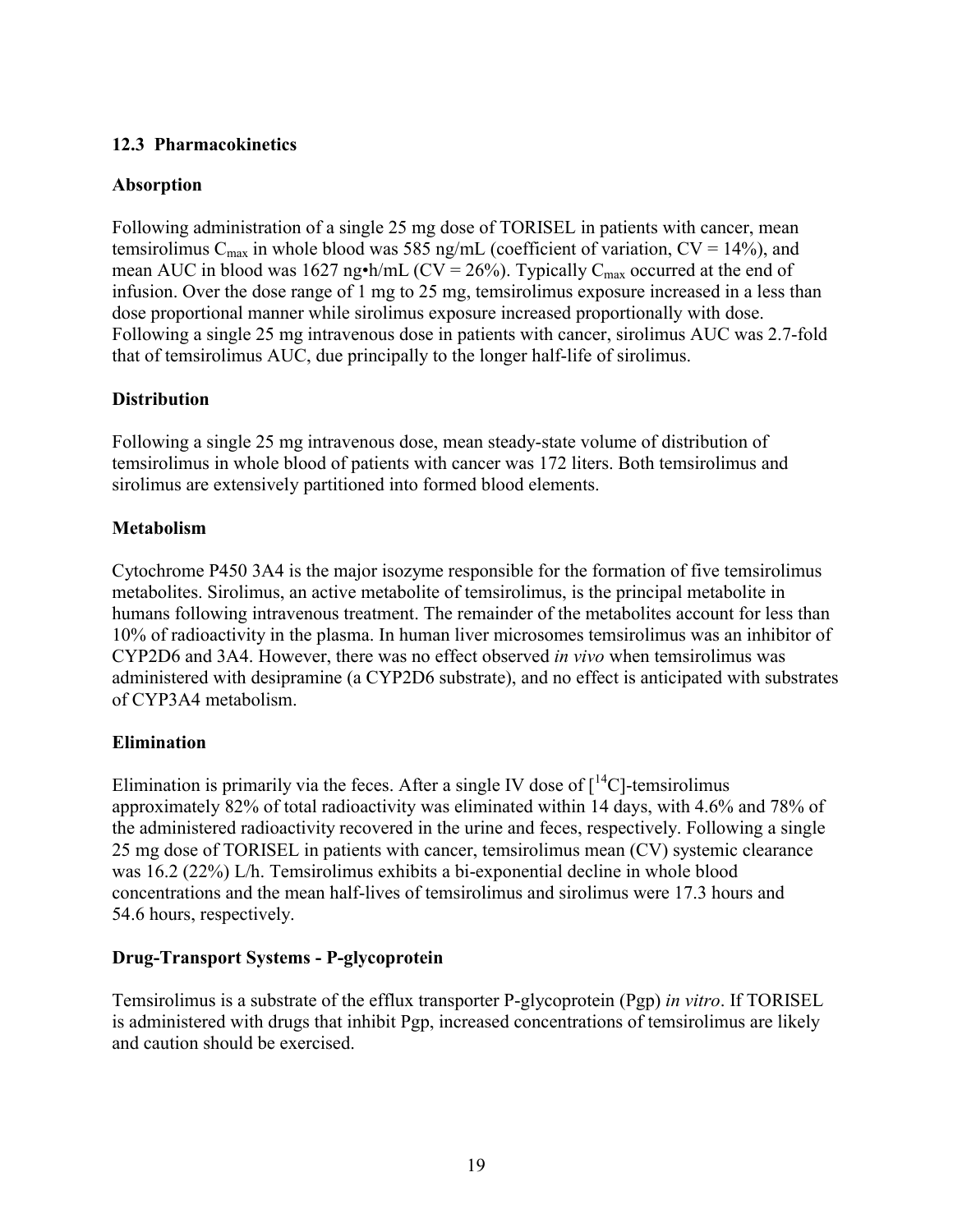*In vitro*, temsirolimus inhibited human Pgp (IC<sub>50</sub> value of 2 μM). If TORISEL is administered with drugs that are substrates of Pgp, increased concentrations of the substrate drug are likely and caution should be exercised.

## **Effects of Age and Gender**

In population pharmacokinetic-based data analyses, no relationship was apparent between drug exposure and patient age or gender.

# **Drug Interactions**

# *Effect of Temsirolimus on CYP2D6 or CYP3A*

The concentration of desipramine, a CYP2D6 substrate, was unaffected when 25 mg of temsirolimus was co-administered. No clinically significant effect is anticipated when 25 mg of temsirolimus is co-administered with agents that are metabolized by CYP2D6 or CYP3A.

# **13 NONCLINICAL TOXICOLOGY**

# <span id="page-19-1"></span>**13.1 Carcinogenesis, Mutagenesis, Impairment of Fertility**

Carcinogenicity studies have not been conducted with temsirolimus. However, sirolimus, the major metabolite of temsirolimus in humans, was carcinogenic in mice and rats. The following effects were reported in mice and/or rats in the carcinogenicity studies conducted with sirolimus: lymphoma, hepatocellular adenoma and carcinoma, and testicular adenoma.

Temsirolimus was not genotoxic in a battery of *in vitro* (bacterial reverse mutation in *Salmonella typhimurium* and *Escherichia coli*, forward mutation in mouse lymphoma cells, and chromosome aberrations in Chinese hamster ovary cells) and *in vivo* (mouse micronucleus) assays.

In a fertility study in male rats, decreased number of pregnancies, decreased sperm concentration and motility, decreased reproductive organ weights, and testicular tubular degeneration were observed. These effects were observed at oral temsirolimus doses  $\geq$ 3 mg/m<sup>2</sup>/day (approximately 0.2-fold the human recommended intravenous dose). Fertility was absent at 30 mg/m<sup>2</sup>/day.

In a fertility study in female rats, an increased incidence of pre- and post-implantation losses occurred at oral doses  $\geq$ 4.2 mg/m<sup>2</sup>/day (approximately 0.3-fold the human recommended intravenous dose), resulting in decreased numbers of live fetuses.

# <span id="page-19-0"></span>**14 CLINICAL STUDIES**

A phase 3, multi-center, three-arm, randomized, open-label study was conducted in previously untreated patients with advanced renal cell carcinoma (clear cell and non-clear cell histologies). The objectives were to compare Overall Survival (OS), Progression-Free Survival (PFS), Objective Response Rate (ORR), and safety in patients receiving IFN- $\alpha$  to those receiving TORISEL or TORISEL plus IFN-α. Patients in this study had 3 or more of 6 pre-selected prognostic risk factors (less than one year from time of initial renal cell carcinoma diagnosis to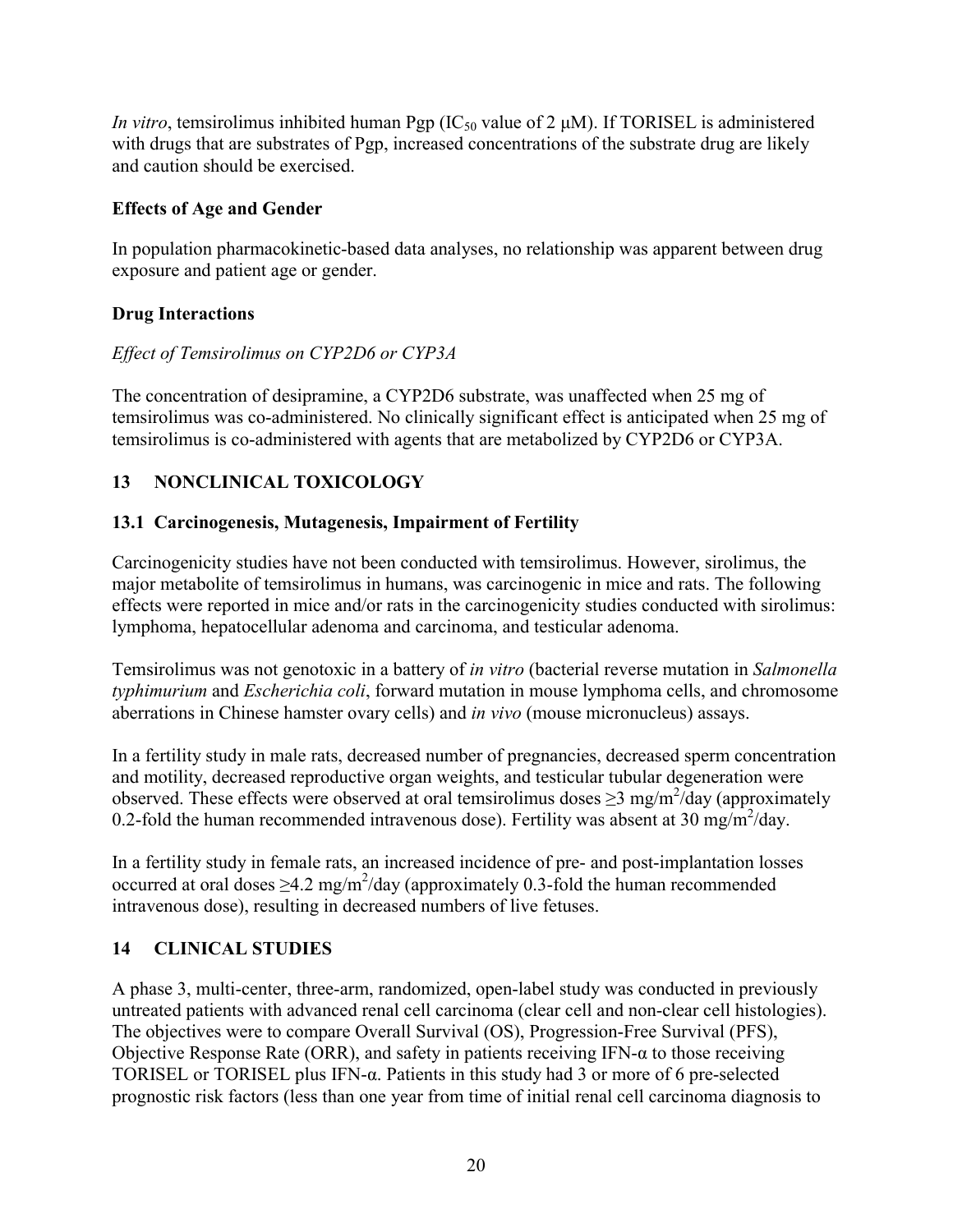randomization, Karnofsky performance status of 60 or 70, hemoglobin less than the lower limit of normal, corrected calcium of greater than 10 mg/dL, lactate dehydrogenase >1.5 times the upper limit of normal, more than one metastatic organ site). Patients were stratified for prior nephrectomy status within three geographic regions and were randomly assigned (1:1:1) to receive IFN- $\alpha$  alone (n = 207), TORISEL alone (25 mg weekly; n = 209), or the combination  $arm (n = 210).$ 

The ITT population for this interim analysis included 626 patients. Demographics were comparable between the three treatment arms with regard to age, gender, and race. The mean age of all groups was 59 years (range 23–86). Sixty-nine percent were male and 31% were female. The racial distribution for all groups was 91% White, 4% Black, 2% Asian, and 3% other. Sixty-seven percent of patients had a history of prior nephrectomy.

The median duration of treatment in the TORISEL arm was 17 weeks (range 1–126 weeks). The median duration of treatment on the IFN arm was 8 weeks (range 1–124 weeks).

There was a statistically significant improvement in OS (time from randomization to death) in the TORISEL 25 mg arm compared to IFN- $\alpha$ . The combination of TORISEL 15 mg and IFN- $\alpha$ did not result in a significant increase in OS when compared with IFN-α alone. Figure 1 is a Kaplan-Meier plot of OS in this study. The evaluations of PFS (time from randomization to disease progression or death) and ORR, were based on blinded independent radiologic assessment of tumor response. Efficacy results are summarized in Table 4.

| Table 4 - Summary of Efficacy Results of TORISEL vs. IFN-a                      |                             |                            |                      |                                                       |
|---------------------------------------------------------------------------------|-----------------------------|----------------------------|----------------------|-------------------------------------------------------|
| <b>Parameter</b>                                                                | <b>TORISEL</b><br>$n = 209$ | IFN- $\alpha$<br>$n = 207$ | P-value <sup>a</sup> | <b>Hazard Ratio</b><br>$(95\% \text{ CI})^{\text{b}}$ |
| Median Overall Survival<br>Months $(95\% \text{ CI})$                           | 10.9(8.6, 12.7)             | 7.3(6.1, 8.8)              | $0.0078*$            | 0.73(0.58, 0.92)                                      |
| <b>Median Progression-Free</b><br><b>Survival</b><br>Months $(95\% \text{ CI})$ | 5.5(3.9, 7.0)               | 3.1(2.2, 3.8)              | $0.0001**$           | 0.66(0.53, 0.81)                                      |
| <b>Overall Response Rate</b><br>$\%$ (95% CI)                                   | 8.6(4.8, 12.4)              | 4.8(1.9, 7.8)              | $0.1232**^c$         | <b>NA</b>                                             |

 $CI =$  confidence interval;  $NA =$  not applicable

\* A comparison is considered statistically significant if the p-value is <0.0159 (O'Brien-Fleming boundary at 446 deaths).

\*\* Not adjusted for multiple comparisons.

<sup>a</sup> Based on log-rank test stratified by prior nephrectomy and region.

**b** Based on Cox proportional hazard model stratified by prior nephrectomy and region.

<sup>c</sup> Based on Cochran-Mantel-Haenszel test stratified by prior nephrectomy and region.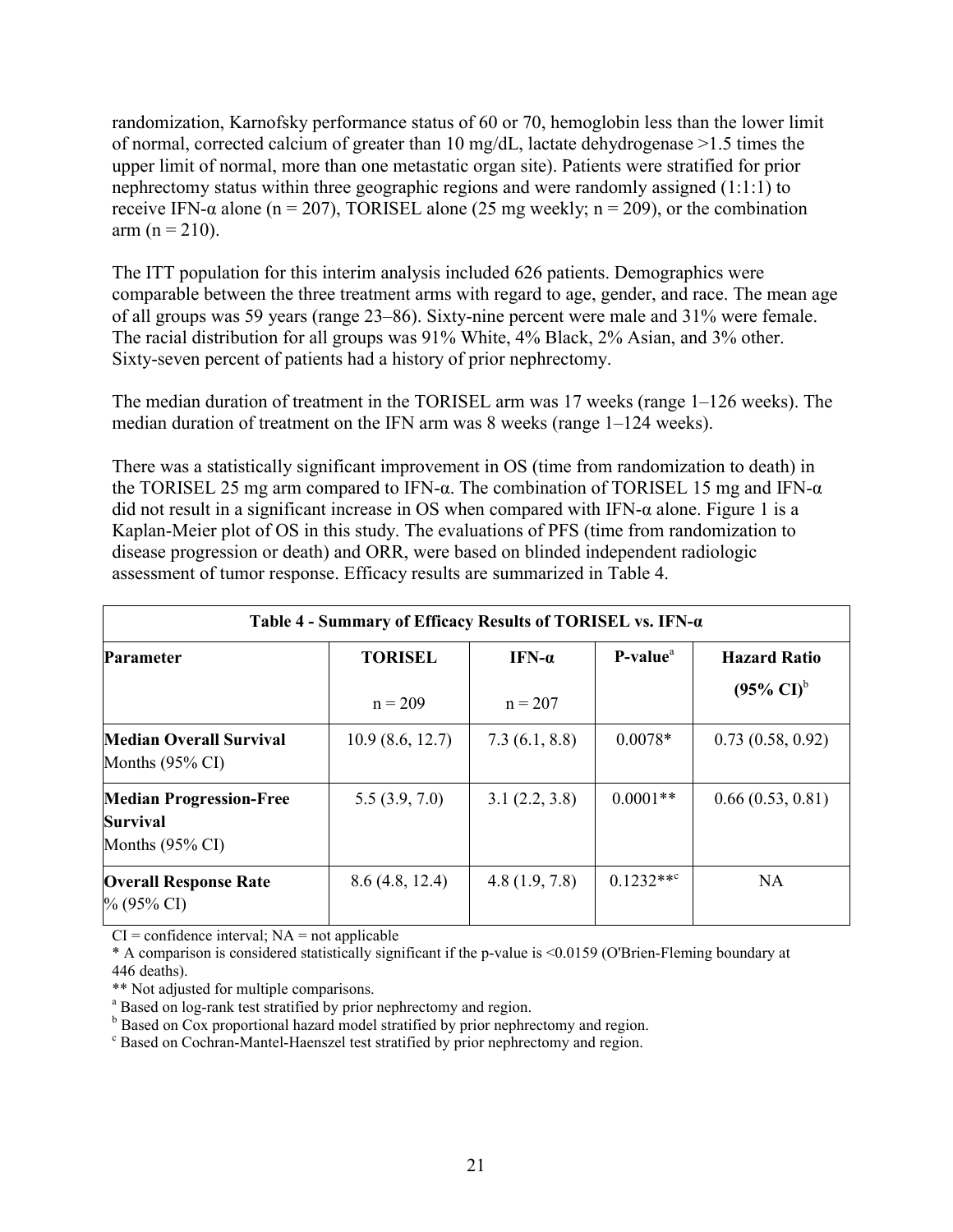

**Figure 1: Kaplan-Meier Curves for Overall Survival – TORISEL vs. IFN**

#### **15 REFERENCES**

1. OSHA Hazardous Drugs. *OSHA*. [https://www.osha.gov/SLTC/hazardousdrugs/index.html.](https://www.osha.gov/SLTC/hazardousdrugs/index.html)

## <span id="page-21-0"></span>**16 HOW SUPPLIED/STORAGE AND HANDLING**

**NDC 0008-1179-01** TORISEL® (temsirolimus) injection, 25 mg/mL.

Each kit is supplied in a single carton containing one single-use vial of 25 mg/mL of temsirolimus and one DILUENT vial which includes a deliverable volume of 1.8 mL, and must be stored at  $2^{\circ}-8^{\circ}$  C (36°–46° F). Protect from light.

TORISEL is a cytotoxic drug. Follow applicable special handling and disposal procedures<sup>1</sup>.

## **17 PATIENT COUNSELING INFORMATION**

#### **Allergic (Hypersensitivity/Infusion) Reactions**

Patients should be informed of the possibility of serious allergic reactions, including anaphylaxis (including life threatening and fatal reactions), despite premedication with antihistamines, and to immediately report any facial swelling or difficulty breathing *[see Warnings and Precautions (5.1)]*.

#### **Increased Blood Glucose Levels**

Patients are likely to experience increased blood glucose levels while taking TORISEL. This may result in the need for initiation of, or increase in the dose of, insulin and/or hypoglycemic agents. Patients should be directed to report any excessive thirst or frequency of urination to their physician *[see Warnings and Precautions (5.3)]*.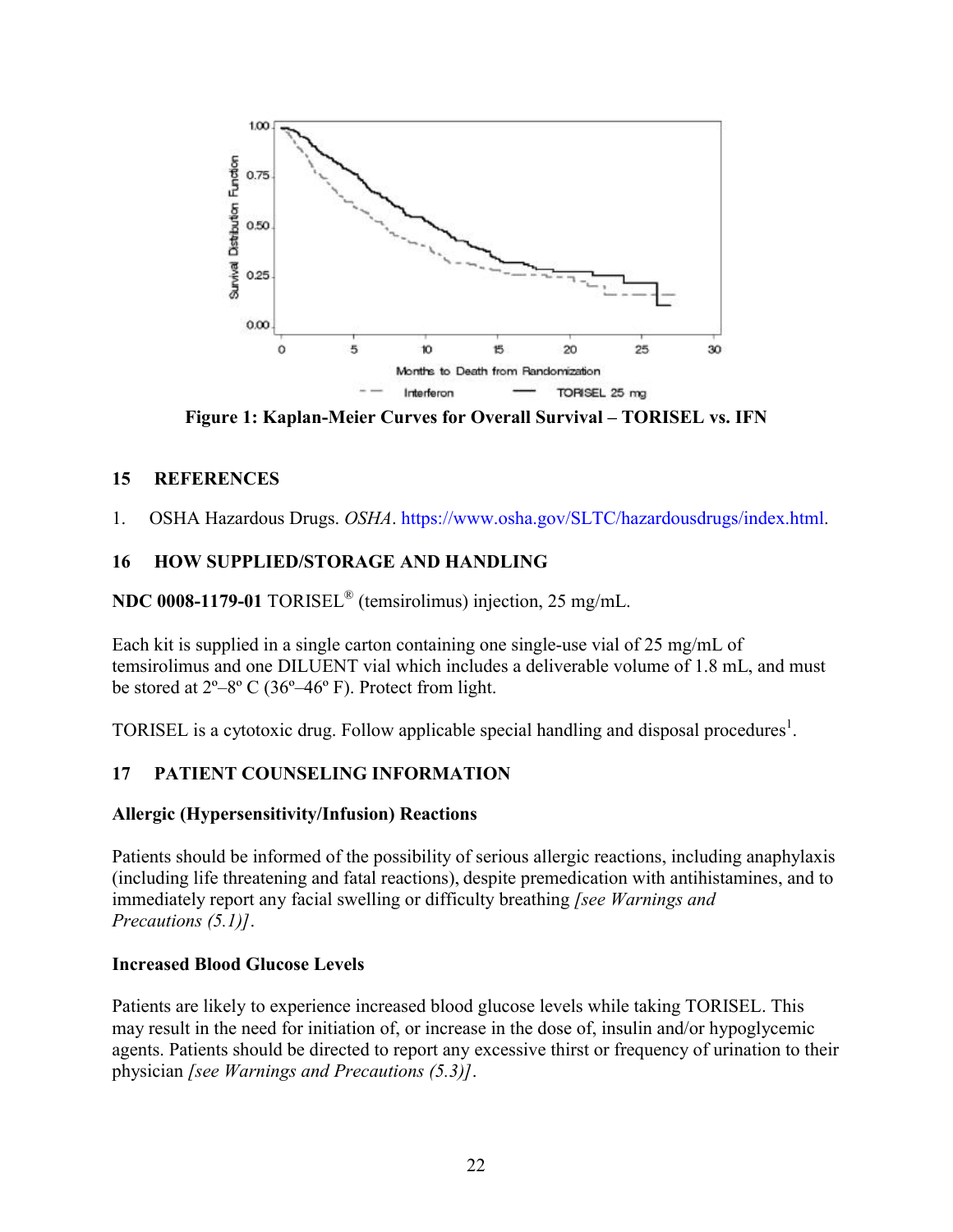#### **Infections**

Patients should be informed that they may be more susceptible to infections while being treated with TORISEL *[see Warnings and Precautions (5.4)]*.

#### **Interstitial Lung Disease**

Patients should be warned of the possibility of developing interstitial lung disease, a chronic inflammation of the lungs, which may rarely result in death *[see Warnings and Precautions (5.5)]*. Patients, including those who are taking or have taken corticosteroids or immunosuppressive agents, should be directed to report promptly any new or worsening respiratory symptoms to their physician.

#### **Increased Blood Triglycerides and/or Cholesterol**

Patients are likely to experience elevated triglycerides and/or cholesterol during TORISEL treatment. This may require initiation of, or increase in the dose of, lipid-lowering agents *[see Warnings and Precautions (5.6)]*.

#### **Bowel Perforation**

Patients should be warned of the possibility of bowel perforation. Patients should be directed to report promptly any new or worsening abdominal pain or blood in their stools *[see Warnings and Precautions (5.7)]*.

#### **Renal Failure**

Patients should be informed of the risk of renal failure *[see Warnings and Precautions (5.8)]*.

#### **Wound Healing Complications**

Patients should be advised of the possibility of abnormal wound healing if they have surgery within a few weeks of initiating therapy or during therapy *[see Warnings and Precautions (5.9)]*.

#### **Intracerebral Bleeding**

Patients with CNS tumors and/or receiving anticoagulants should be informed of the increased risk of developing intracerebral bleeding (including fatal outcomes) while on TORISEL *[see Warnings and Precautions (5.10)]*.

#### **Proteinuria and Nephrotic Syndrome**

Advise patients that treatment with TORISEL may require monitoring for proteinuria and nephrotic syndrome and to contact their health care provider for signs and symptoms of nephrotic syndrome *[see Warnings and Precautions (5.11)]*.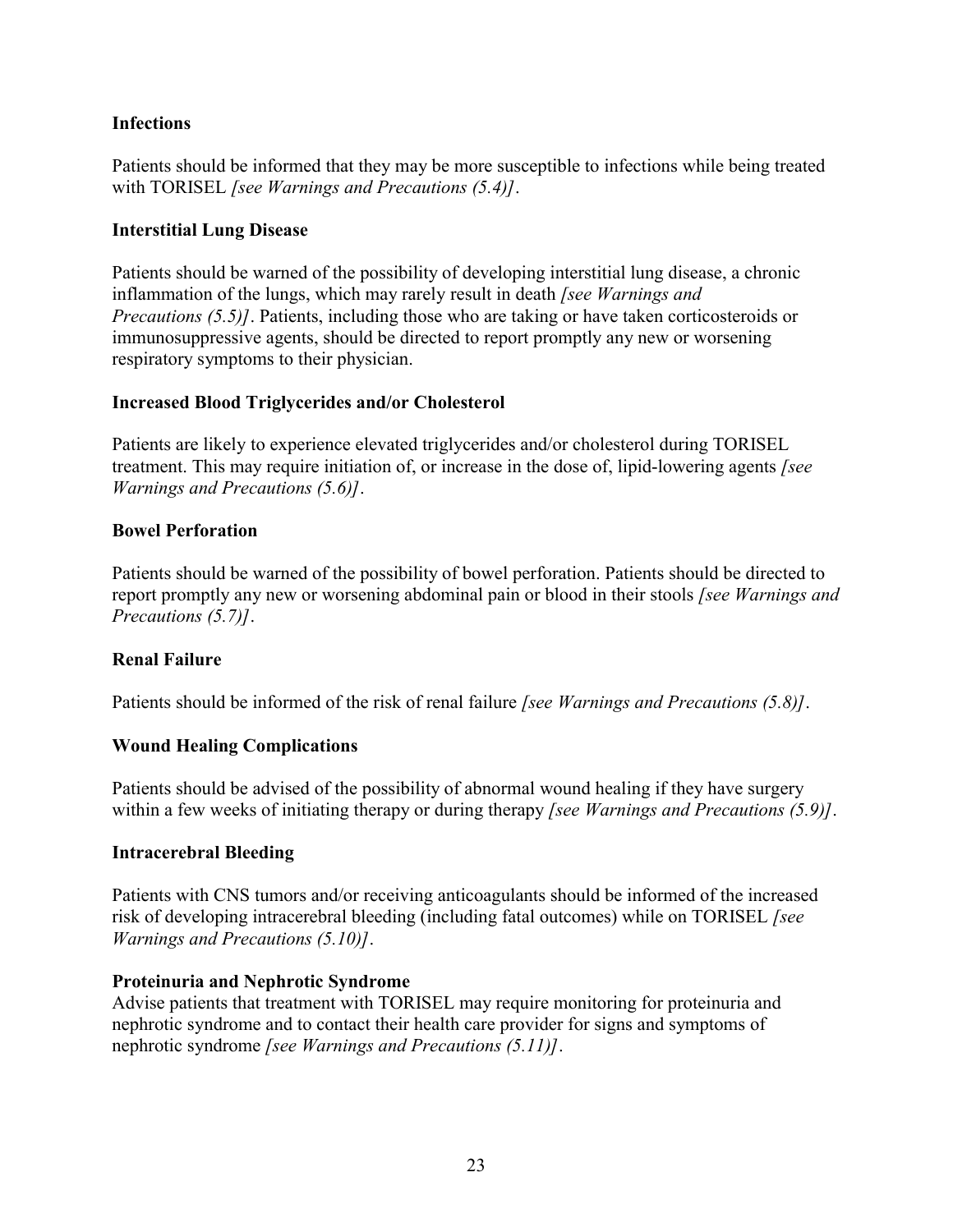#### **Medications that can interfere with TORISEL**

Some medicines can interfere with the breakdown or metabolism of TORISEL. In particular, patients should be directed to inform their physician if they are taking any of the following: Protease inhibitors, anti-epileptic medicines including carbamazepine, phenytoin, and barbiturates, St. John's Wort, rifampicin, rifabutin, nefazodone or selective serotonin re-uptake inhibitors used to treat depression, antibiotics or antifungal medicines used to treat infections *[see Warnings and Precautions (5.12)]*.

#### **Vaccinations**

Patients should be advised that vaccinations may be less effective while being treated with TORISEL. In addition, the use of live vaccines, and close contact with those who have received live vaccines, while on TORISEL should be avoided *[see Warnings and Precautions [\(5.14](#page-8-1))]*.

#### **Embryo-Fetal Toxicity**

Advise pregnant women and females of reproductive potential that TORISEL can cause fetal harm. Advise females of reproductive potential to inform their healthcare provider of a known or suspected pregnancy *[see Warnings and Precautions (5.15) and Use in Specific Populations (8.1)]*.

Advise females of reproductive potential to use effective contraception during treatment with TORISEL and for 3 months after receiving the last dose *[see Use in Specific Populations (8.3)]*.

Advise males with female partners of reproductive potential to use effective contraception during treatment with TORISEL and for 3 months after receiving the last dose *[see Use in Specific Populations (8.3)]*.

#### **Lactation**

Advise lactating women not to breastfeed during treatment with TORISEL and for 3 weeks after the last dose *[see Use in Specific Populations (8.2)]*.

#### **Infertility**

Advise patients that male and female fertility may be compromised by treatment with TORISEL *[see Use in Specific Populations (8.3) and Nonclinical Toxicology (13.1)]*.

#### **Elderly Patients**

Elderly patients should be advised that they may be more likely to experience certain adverse reactions including diarrhea, edema, and pneumonia *[see Warnings and Precautions (5.16)]*.

This product's label may have been updated. For full prescribing information, please visit www.torisel.com